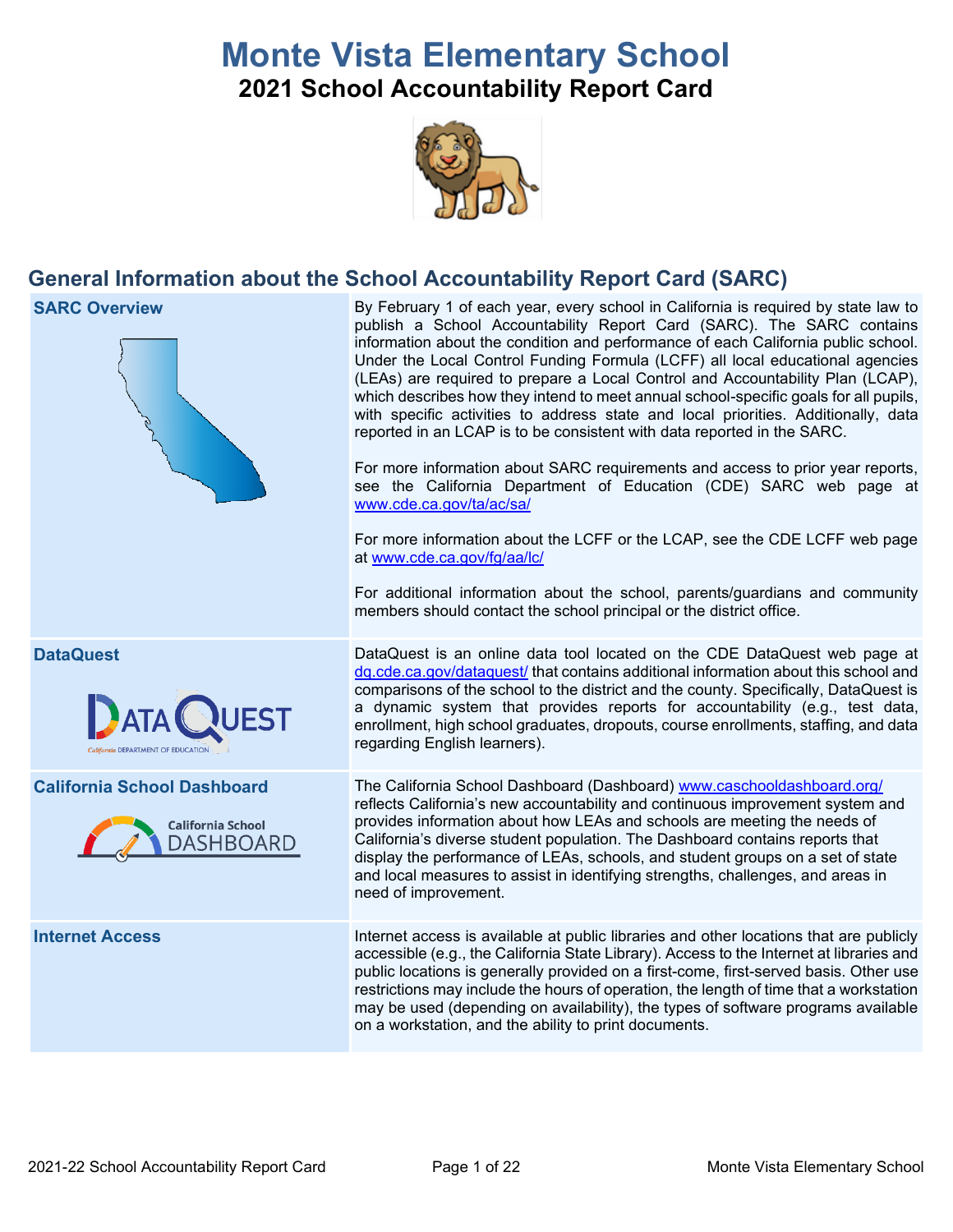#### **2021-22 School Contact Information**

| <b>School Name</b>                                | Monte Vista Elementary School |  |  |  |  |
|---------------------------------------------------|-------------------------------|--|--|--|--|
| <b>Street</b>                                     | 4900 Orchard Street           |  |  |  |  |
| City, State, Zip                                  | Montclair, CA 91763           |  |  |  |  |
| <b>Phone Number</b>                               | 909-626-5046                  |  |  |  |  |
| <b>Principal</b>                                  | Sultana Dixon                 |  |  |  |  |
| <b>Email Address</b>                              | sultana.dixon@omsd.net        |  |  |  |  |
| <b>School Website</b>                             | www.OMSD.net/Domain/28        |  |  |  |  |
| County-District-School (CDS) Code 3367819-6036362 |                               |  |  |  |  |

#### **2021-22 District Contact Information**

| <b>District Name</b>            | Ontario-Montclair School District |  |  |  |  |
|---------------------------------|-----------------------------------|--|--|--|--|
| <b>Phone Number</b>             | $(909)$ 459-2500                  |  |  |  |  |
| <b>Superintendent</b>           | Dr. James Q. Hammond              |  |  |  |  |
| <b>Email Address</b>            | info@omsd.net                     |  |  |  |  |
| <b>District Website Address</b> | https://www.omsd.net              |  |  |  |  |

#### **2021-22 School Overview**

Monte Vista is a dynamic Preschool through 6th grade learning community that is comprised of extremely motivated students and staff with tremendous community outreach and involvement. Monte Vista is reflective of what is best in education. Our wonderful staff and community are dedicated to preparing our students for College and Career Readiness as they support their academic growth. While providing a challenging curriculum, our staff is committed to instill a love of learning in all students. Monte Vista has displayed sustained increases in academic performance as measured by state and district methods. Students come to school ready to learn every day because of a multitude of effective programs and practices we have in place. We are the proud recipient of the Title One Academic Achievement Award, Gold Ribbon School Recognition & PBIS Gold Recognition. For the outstanding collaboration and support with our learning community during the Covid-19 pandemic we were recognized with the PBIS Community Cares Award.

The mission of Monte Vista Elementary School, a collaborative learning community, is to ensure that all children develop a desire to learn and reach their highest academic potential, by delivering a challenging curriculum through best instructional practices as we cultivate each student's character, abilities, and aspirations within a nurturing environment.

## **About this School**

## **2020-21 Student Enrollment by Grade Level**

| <b>Grade Level</b> | <b>Number of Students</b> |
|--------------------|---------------------------|
| Kindergarten       | 89                        |
| Grade 1            | 81                        |
| Grade 2            | 81                        |
| Grade 3            | 86                        |
| Grade 4            | 81                        |
| Grade 5            | 77                        |
| Grade 6            | 94                        |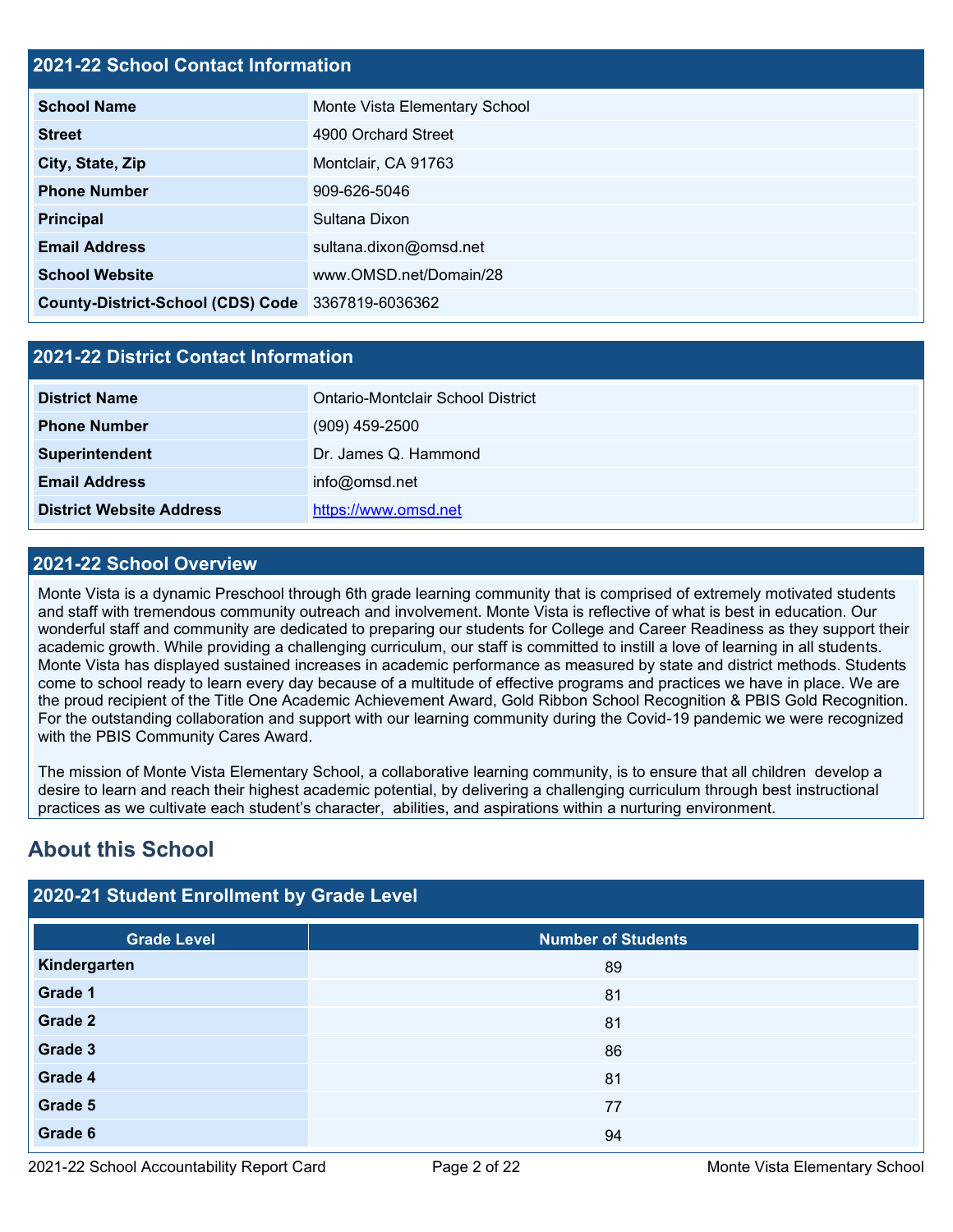### **2020-21 Student Enrollment by Student Group**

| <b>Student Group</b>                   | <b>Percent of Total Enrollment</b> |
|----------------------------------------|------------------------------------|
| Female                                 | 47.7                               |
| <b>Male</b>                            | 52.3                               |
| American Indian or Alaska Native       | 1.2                                |
| <b>Asian</b>                           | 2.9                                |
| <b>Black or African American</b>       | 1.9                                |
| <b>Filipino</b>                        | 1.2                                |
| <b>Hispanic or Latino</b>              | 89.5                               |
| <b>Two or More Races</b>               | 1                                  |
| <b>White</b>                           | 2.4                                |
| <b>English Learners</b>                | 21.9                               |
| <b>Foster Youth</b>                    | 1                                  |
| <b>Homeless</b>                        | 5.9                                |
| <b>Migrant</b>                         | $\mathbf{0}$                       |
| <b>Socioeconomically Disadvantaged</b> | 85.7                               |
| <b>Students with Disabilities</b>      | 12.6                               |

**A. Conditions of Learning State Priority: Basic**

The SARC provides the following information relevant to the State priority: Basic (Priority 1):

- Degree to which teachers are appropriately assigned and fully credentialed in the subject area and for the pupils they are teaching;
- Pupils have access to standards-aligned instructional materials; and
- School facilities are maintained in good repair

Note: For more information refer to the Updated Teacher Equity Definitions web page at<https://www.cde.ca.gov/pd/ee/teacherequitydefinitions.asp>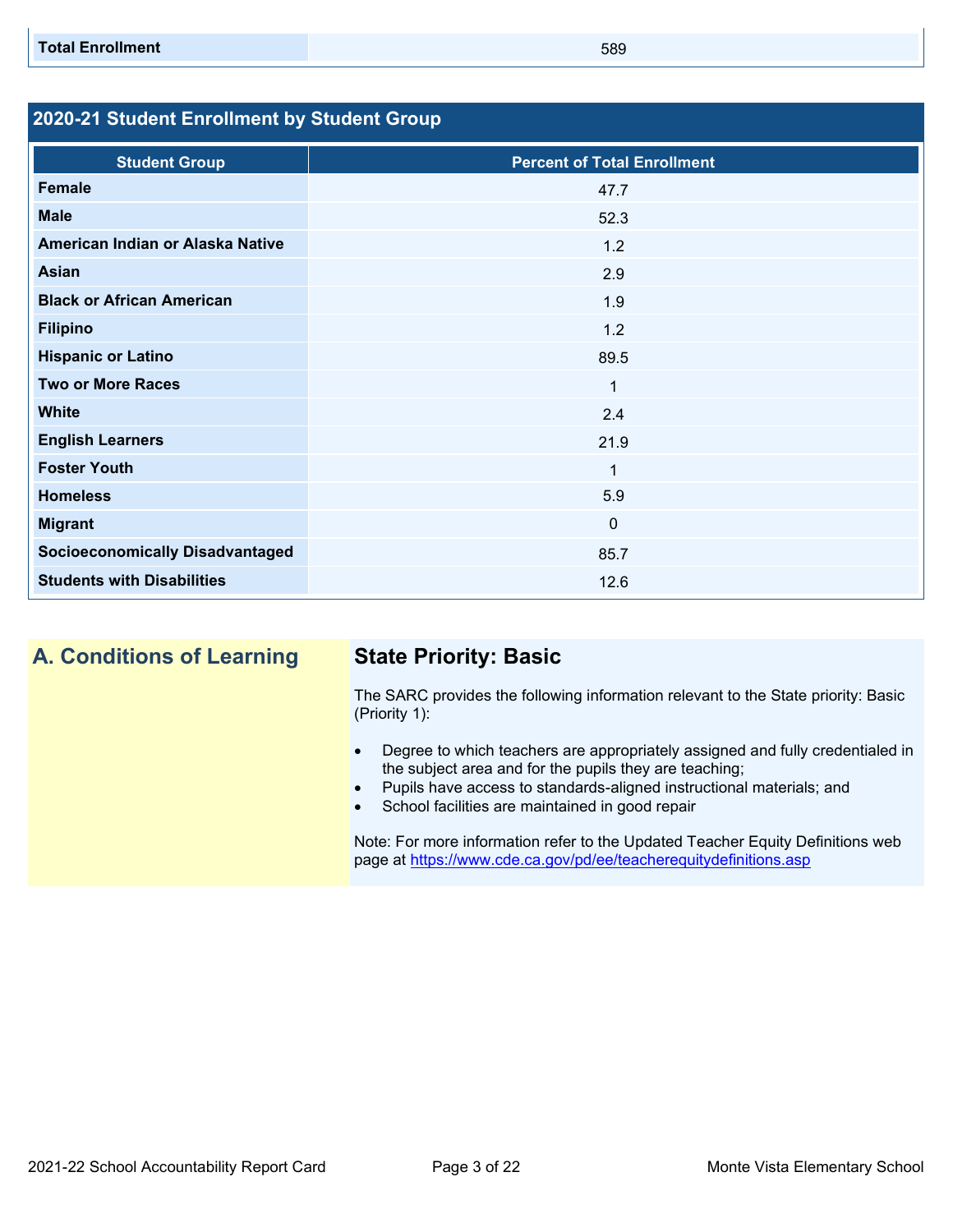| <b>2019-20 Teacher Preparation and Placement</b>                                                |              |  |  |  |
|-------------------------------------------------------------------------------------------------|--------------|--|--|--|
| <b>Authorization/Assignment</b>                                                                 | 2019-20      |  |  |  |
| Fully (Preliminary or Clear) Credentialed for Subject and Student Placement (properly assigned) | 26           |  |  |  |
| <b>Intern Credential Holders Properly Assigned</b>                                              | $\mathbf 0$  |  |  |  |
| Teachers Without Credentials and Misassignments ("ineffective" under ESSA)                      | $\mathbf{0}$ |  |  |  |
| Credentialed Teachers Assigned Out-of-Field ("out-of-field" under ESSA)                         | $\mathbf{0}$ |  |  |  |
| <b>Unknown</b>                                                                                  | $\mathbf 0$  |  |  |  |
| <b>Total Teaching Positions</b>                                                                 | 26           |  |  |  |

Note: The data in this table is based on Full Time Equivalent (FTE) status. One FTE equals one staff member working full time; one FTE could also represent two staff members who each work 50 percent of full time. Additionally, an assignment is defined as a position that an educator is assigned to based on setting, subject, and grade level. An authorization is defined as the services that an educator is authorized to provide to students.

## **2019-20 Teachers Without Credentials and Misassignments (considered "ineffective" under ESSA)**

| Authorization/Assignment                                     | 2019-20 |
|--------------------------------------------------------------|---------|
| <b>Permits and Waivers</b>                                   | 0       |
| <b>Misassignments</b>                                        | 0       |
| <b>Vacant Positions</b>                                      | 0       |
| <b>Total Teachers Without Credentials and Misassignments</b> | 0       |

## **2019-20 Credentialed Teachers Assigned Out-of-Field (considered "out-of-field" under ESSA)**

| <b>Indicator</b>                                              | 2019-20      |
|---------------------------------------------------------------|--------------|
| <b>Credentialed Teachers Authorized on a Permit or Waiver</b> |              |
| <b>Local Assignment Options</b>                               |              |
| <b>Total Out-of-Field Teachers</b>                            | $\mathbf{U}$ |

#### **2019-20 Class Assignments Indicator 2019-20 Misassignments for English Learners** (a percentage of all the classes with English learners taught by teachers that are misassigned)  $\Omega$ **No credential, permit or authorization to teach** (a percentage of all the classes taught by teachers with no record of an authorization to teach) 0

| 2021-22 Quality, Currency, Availability of Textbooks and Other Instructional Materials |  |  |  |  |  |  |
|----------------------------------------------------------------------------------------|--|--|--|--|--|--|
| Year and month in which the data were collected<br>August 2021                         |  |  |  |  |  |  |
|                                                                                        |  |  |  |  |  |  |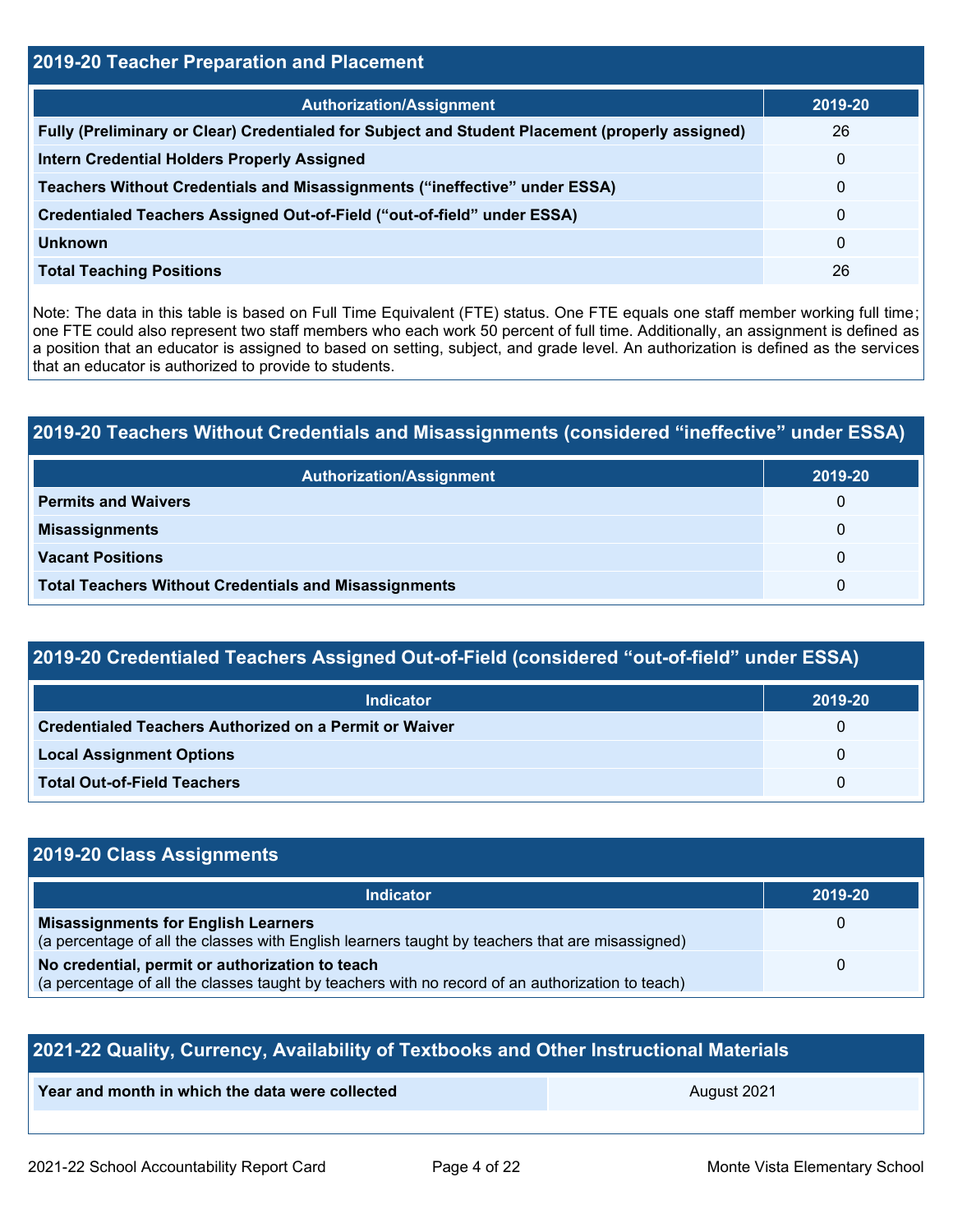| <b>Subject</b>                    | Textbooks and Other Instructional Materials/year of<br><b>Adoption</b>                                                                                                                                                                                                                                                                                                                                                                                                               | <b>From</b><br><b>Most</b><br><b>Recent</b><br><b>Adoption</b> | <b>Percent</b><br><b>Students</b><br><b>Lacking Own</b><br><b>Assigned</b><br><b>Copy</b> |
|-----------------------------------|--------------------------------------------------------------------------------------------------------------------------------------------------------------------------------------------------------------------------------------------------------------------------------------------------------------------------------------------------------------------------------------------------------------------------------------------------------------------------------------|----------------------------------------------------------------|-------------------------------------------------------------------------------------------|
| <b>Reading/Language Arts</b>      | TK Big Day (Houghton-Mifflin-Harcourt) - Adopted 2016<br>K-6 Wonders (McGraw-Hill) - Adopted 2016                                                                                                                                                                                                                                                                                                                                                                                    | Yes                                                            | 0%                                                                                        |
| <b>Mathematics</b>                | TK-8 - Eureka Math (Great Minds)- Adopted 2015* and then<br>in 2018* for Dual Immersion program.<br>K-8 mathematics materials were selected by OMSD<br>stakeholders to adopt due to the level of rigor of the program<br>and a strong alignment with the California State Standards.<br>*TK mathematics materials are from the most recent local<br>adoption.<br>Integrated Math, High School Credit Course, Houghton Mifflin<br>Harcourt, Integrated Math I, 2015 adopted May, 2020 | No                                                             | 0%                                                                                        |
| <b>Science</b>                    | TK- Big Day Houghton-Mifflin- Adopted 2016<br>K-5 California Inspire Science (McGraw Hill) - Adopted 2019<br>6-8 California Inspire Science-Preferred Integrated (McGraw<br>Hill) - Adopted 2019                                                                                                                                                                                                                                                                                     | Yes                                                            | 0%                                                                                        |
| <b>History-Social Science</b>     | TK Big Day (Houghton-Mifflin-Harcourt) - Adopted 2016<br>K-5 California Vistas (Macmillan/McGraw-Hill) - Adopted<br>2006*<br>6-8 My World Interactive (Pearson) - Adopted 2018<br>*K-5 History/Social Science materials are not from the most<br>recent state adoption; however, the district has determined<br>through local review that the materials are still aligned to<br>current state standards.                                                                             | Yes                                                            | 0%                                                                                        |
| <b>Foreign Language</b>           | *Spanish II S, High School Credit Course, Vista, Imagina, 4th<br>Edition, adopted May 2020 - *Not from the most recent state<br>adoption.<br>Spanish for Native Speakers, McDougal Littel, Tu Mundo,<br>2008, adopted July 2008<br>Beginning Spanish, Prentice Hall, Realidades, 2008, adopted<br><b>July 2008</b>                                                                                                                                                                   | Yes                                                            | 0%                                                                                        |
| <b>Health</b>                     | K-8 Focus on You (Charles Merrill Publishing) - Adopted<br>1984                                                                                                                                                                                                                                                                                                                                                                                                                      | No                                                             | 0%                                                                                        |
| <b>Visual and Performing Arts</b> | TK-6 Theatre Arts Connection (SRA/McGraw-Hill) - Adopted<br>2008<br>TK-6 Art Connection (SRA/McGraw-Hill) - Adopted 2008<br>TK-8 CA Spotlight on Music (McGraw-Hill) - Adopted 2008<br>6-8 Middle School Art Series (McGraw-Hill) - Adopted 2008                                                                                                                                                                                                                                     | Yes                                                            | 0%                                                                                        |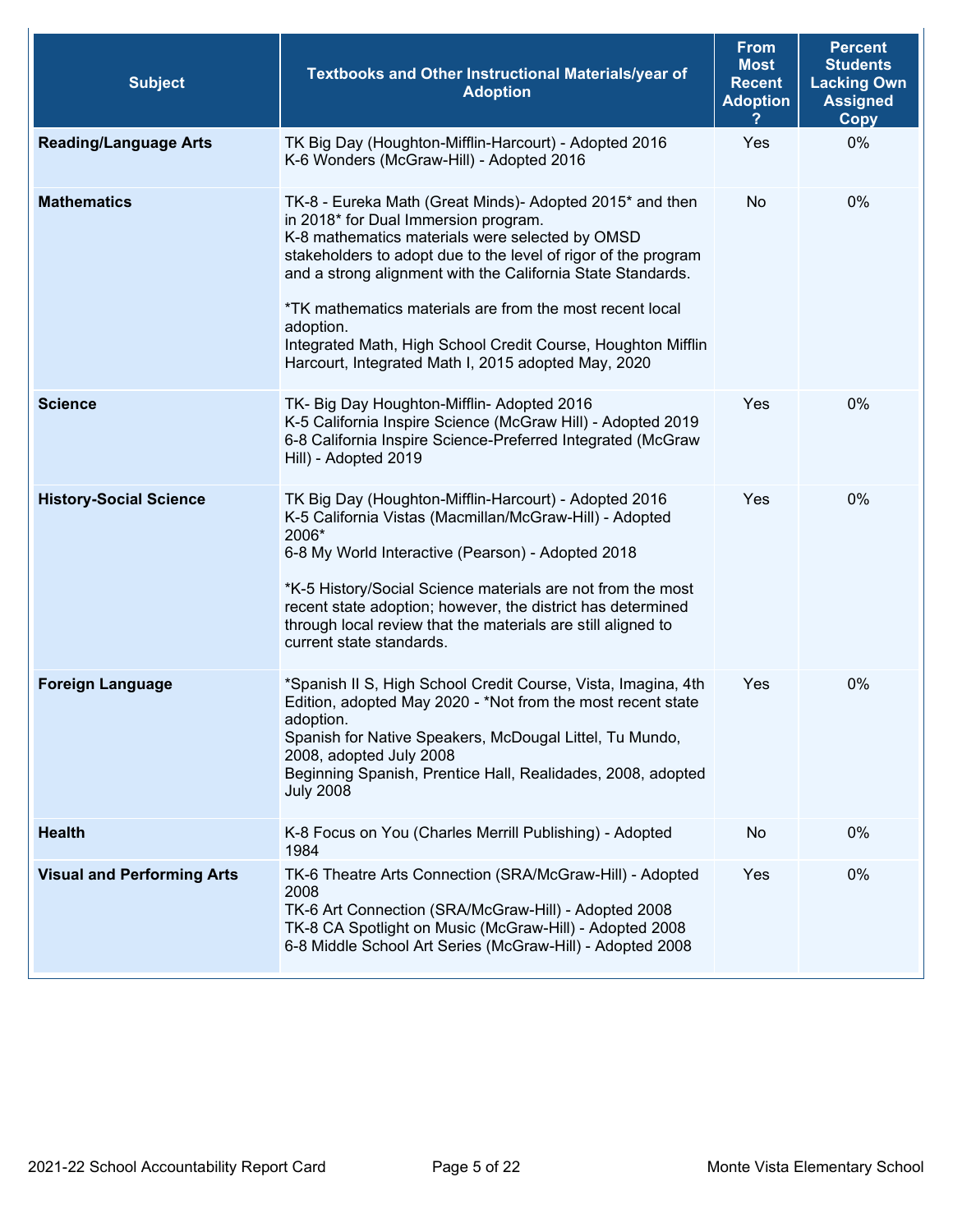#### **School Facility Conditions and Planned Improvements**

The district takes great efforts to ensure that all schools are clean, safe, and functional. To assist in this effort, the district uses a facility survey instrument developed by the State of California Office of Public School Construction. Monte Vista was built in 1951, with additional construction in the 1960's, making the school 70 years old. In 2010 two rooms were renovated with the support of Target Corporation, Heart of America Foundation and funding from OMSD. Classroom D1 was transformed into a state-of-the-art computer lab and classroom D-2 became our new school library. To promote safety, Monte Vista Elementary School is a closed campus; gates are closed during the school day and visitors must enter through the main office to sign in at front desk prior to entering school premises. All visitor must have their temperature checked upon entering. Visitors must present their California ID badges and staff must present their district badge through our RAPTOR system. Signage has been placed at all gates directing visitors to check in at the office. All staff members have been provided with district ID badges. Monte Vista Elementary School offers student supervision before school, during school. and after school. Supervision in the mornings is done by administrative team, support team and proctors. Recess and lunch duty supervision is offered by proctors. After school supervision is offered by administrative team, support staff, teachers and proctors. District maintenance staff ensures that the repairs necessary to keep the school in good repair and working order are completed in a timely manner. A work order process is used to ensure efficient service and that emergency repairs are given the highest priority. The governing board has adopted cleaning standards for all schools in the district. A summary of these standards are available at the school office or at the district office. The principal works daily with the custodial staff to develop cleaning schedules to ensure a clean and safe school. 2 full-time and 1-half time custodians are employed at the school. They each have an individual daily schedule of the school grounds/classrooms that they are responsible for cleaning and maintaining. Restrooms are checked twice a day for cleanliness, restocking soap and paper towels, and spot-cleaning. One hundred percent of the toilets are functional. The classrooms are cleaned on Monday, Tuesday, Wednesday, Thursday, and Friday (vacuumed, swept, trash empties, dusted and wet moped). The classrooms are deep cleaned during student vacation times. The Operations Department is responsible for deferred Maintenance. No sites in the district were open for in-person learning therefore facilities inspections were not conducted during the 2020-2021 school year. The next inspection is scheduled for February 22, 2022.

#### **Year and month of the most recent FIT report** November 2019

| <b>System Inspected</b>                                             | <b>Rate</b><br>Good | <b>Rate</b><br>Fair | <b>Rate</b><br>Poor | <b>Repair Needed and Action Taken or Planned</b>                                                                                                                                                                                                                                                                                                                                                                                                 |
|---------------------------------------------------------------------|---------------------|---------------------|---------------------|--------------------------------------------------------------------------------------------------------------------------------------------------------------------------------------------------------------------------------------------------------------------------------------------------------------------------------------------------------------------------------------------------------------------------------------------------|
| <b>Systems:</b><br>Gas Leaks, Mechanical/HVAC, Sewer                | X                   |                     |                     | <b>None</b>                                                                                                                                                                                                                                                                                                                                                                                                                                      |
| Interior:<br><b>Interior Surfaces</b>                               | $\sf X$             |                     |                     | Admin Building - carpet seam is separating on<br>west side of main office<br>E3 - Replace or adjust ceiling tiles NW corner of<br>room<br>E4 - Repair or replace cove base at north door<br>G1 - Carpet seams are separating and replace<br>ceiling tile at IDF cabinet<br>P5 - Repair torn tack panel at NW corner at floor,<br>replace broken switch palate at SE door<br>P4 - Carpet seams are separating<br>P2 - Carpet seams are separating |
| <b>Cleanliness:</b><br>Overall Cleanliness, Pest/Vermin Infestation | X                   |                     |                     | Bldg B Mech/Elect - Electrical panels and<br>equipment require 36" clearance. Items to be<br>removed and room to be cleaned<br>H5 - Excessive storage of what appears to be<br>surplus equipment. Room is not accessible<br>P6 - Excessive trash at NE corner of portable<br>(exterior)<br>P4 - Electric panel is blocked. 36" clearance<br>required in front of panels                                                                          |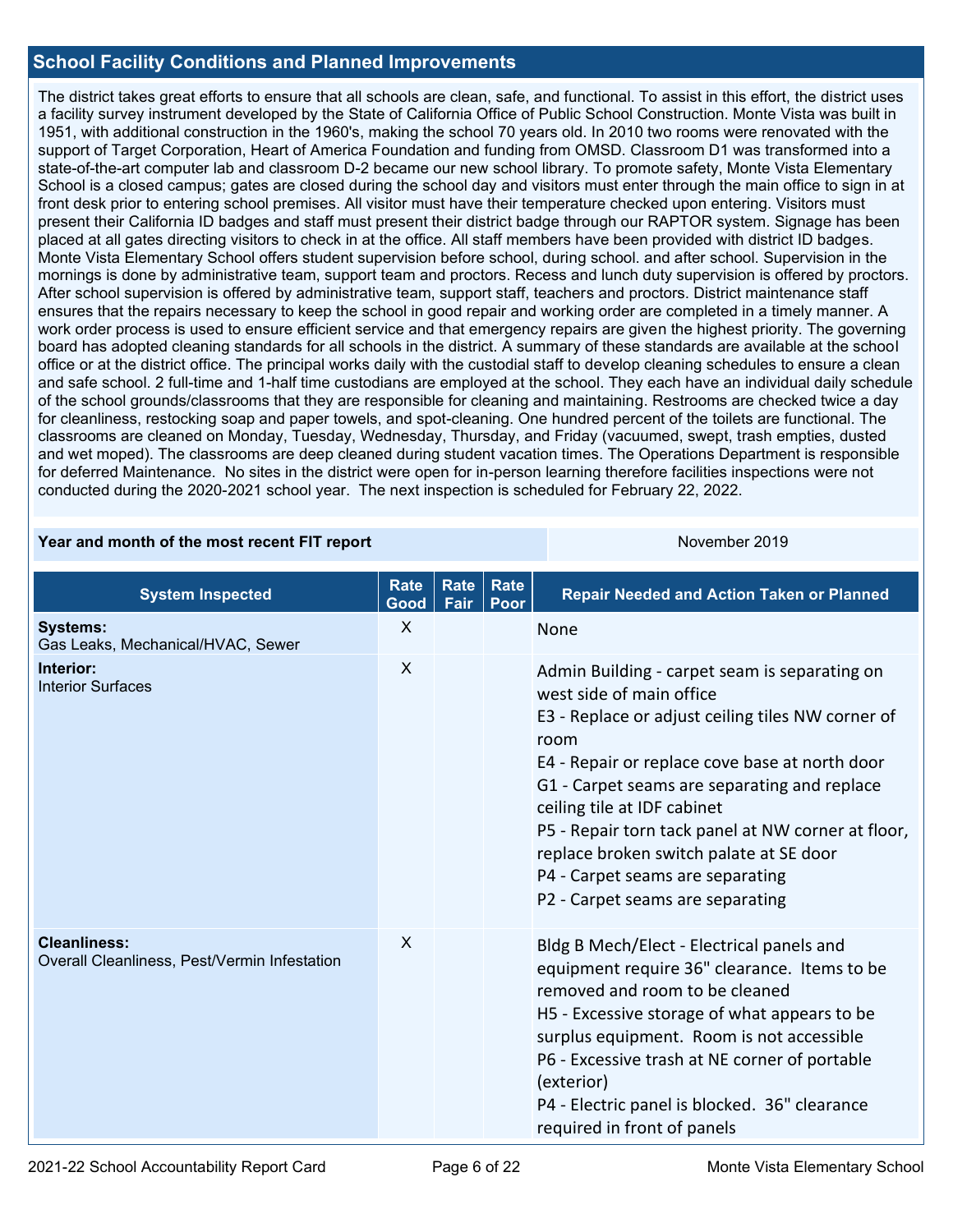| <b>School Facility Conditions and Planned Improvements</b>             |              |                                                                                                                                                                                                                                                                                                                                                                                                                                                                               |
|------------------------------------------------------------------------|--------------|-------------------------------------------------------------------------------------------------------------------------------------------------------------------------------------------------------------------------------------------------------------------------------------------------------------------------------------------------------------------------------------------------------------------------------------------------------------------------------|
|                                                                        |              | P11 - Electrical panels is not accessible. Blocked<br>by file cabinet. 36" clearance in front of panel<br>required                                                                                                                                                                                                                                                                                                                                                            |
| <b>Electrical</b>                                                      | $\mathsf{X}$ | Bldg B Mech/Elect - Install blank plate on original<br>main switchboard panel above breaker for Panel<br><b>AC</b><br>Bldg C - Replace missing switch plate in mech.<br>room where clock tower master clock is located<br>Bldg F - Replace old switch and missing switch<br>plate<br>Bldg G F - Install LB covers below unit at north<br>end of room<br>P5 - Replace broken light diffuser at NW corner<br>and in storage room<br>P6 - Repair or replace exit sign at SE door |
| <b>Restrooms/Fountains:</b><br>Restrooms, Sinks/ Fountains             | $\times$     | F <sub>3</sub> - No water at sink                                                                                                                                                                                                                                                                                                                                                                                                                                             |
| Safety:<br>Fire Safety, Hazardous Materials                            | X            | None                                                                                                                                                                                                                                                                                                                                                                                                                                                                          |
| <b>Structural:</b><br>Structural Damage, Roofs                         | $\mathsf{X}$ | None                                                                                                                                                                                                                                                                                                                                                                                                                                                                          |
| External:<br>Playground/School Grounds, Windows/<br>Doors/Gates/Fences | $\sf X$      | P4 - Repair asphalt at transition to ramp                                                                                                                                                                                                                                                                                                                                                                                                                                     |

| <b>Overall Facility Rate</b> |      |      |      |  |  |  |
|------------------------------|------|------|------|--|--|--|
| <b>Exemplary</b>             | Good | Fair | Poor |  |  |  |
|                              |      |      |      |  |  |  |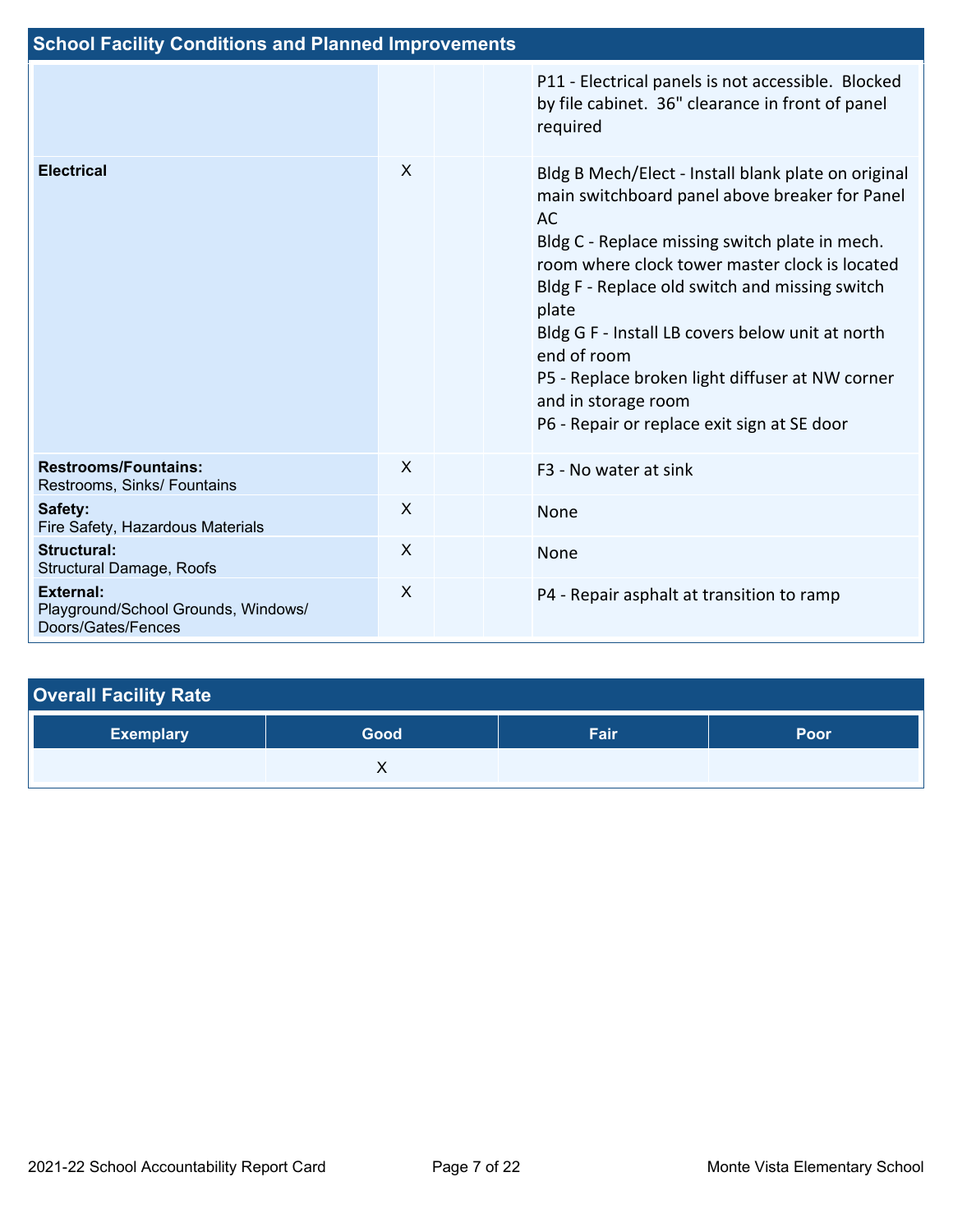## **B. Pupil Outcomes State Priority: Pupil Achievement**

The SARC provides the following information relevant to the State priority: Pupil Achievement (Priority 4):

#### **Statewide Assessments**

(i.e., California Assessment of Student Performance and Progress [CAASPP] System includes the Smarter Balanced Summative Assessments for students in the general education population and the California Alternate Assessments [CAAs] for English language arts/literacy [ELA] and mathematics given in grades three through eight and grade eleven. Only eligible students may participate in the administration of the CAAs. CAAs items are aligned with alternate achievement standards, which are linked with the Common Core State Standards [CCSS] for students with the most significant cognitive disabilities).

The CAASPP System encompasses the following assessments and student participation requirements:

- 1. **Smarter Balanced Summative Assessments and CAAs for ELA** in grades three through eight and grade eleven.
- 2. **Smarter Balanced Summative Assessments and CAAs for mathematics** in grades three through eight and grade eleven.
- 3. **California Science Test (CAST) and CAAs for Science** in grades five, eight, and once in high school (i.e., grade ten, eleven, or twelve).

#### **SARC Reporting in the 2020-2021 School Year Only**

Where the most viable option, LEAs were required to administer the statewide summative assessment in ELA and mathematics. Where a statewide summative assessment was not the most viable option for the LEA (or for one or more gradelevel[s] within the LEA) due to the pandemic, LEAs were allowed to report results from a different assessment that met the criteria established by the State Board of Education (SBE) on March 16, 2021. The assessments were required to be:

- Aligned with CA CCSS for ELA and mathematics;
- Available to students in grades 3 through 8, and grade 11; and
- Uniformly administered across a grade, grade span, school, or district to all eligible students.

#### **Options**

Note that the CAAs could only be administered in-person following health and safety requirements. If it was not viable for the LEA to administer the CAAs in person with health and safety guidelines in place, the LEA was directed to not administer the tests. There were no other assessment options available for the CAAs. Schools administered the Smarter Balanced Summative Assessments for ELA and mathematics, other assessments that meet the SBE criteria, or a combination of both, and they could only choose one of the following:

- Smarter Balanced ELA and mathematics summative assessments;
- Other assessments meeting the SBE criteria; or
- Combination of Smarter Balanced ELA and mathematics summative assessments and other assessments.

The percentage of students who have successfully completed courses that satisfy the requirements for entrance to the University of California and the California State University, or career technical education sequences or programs of study.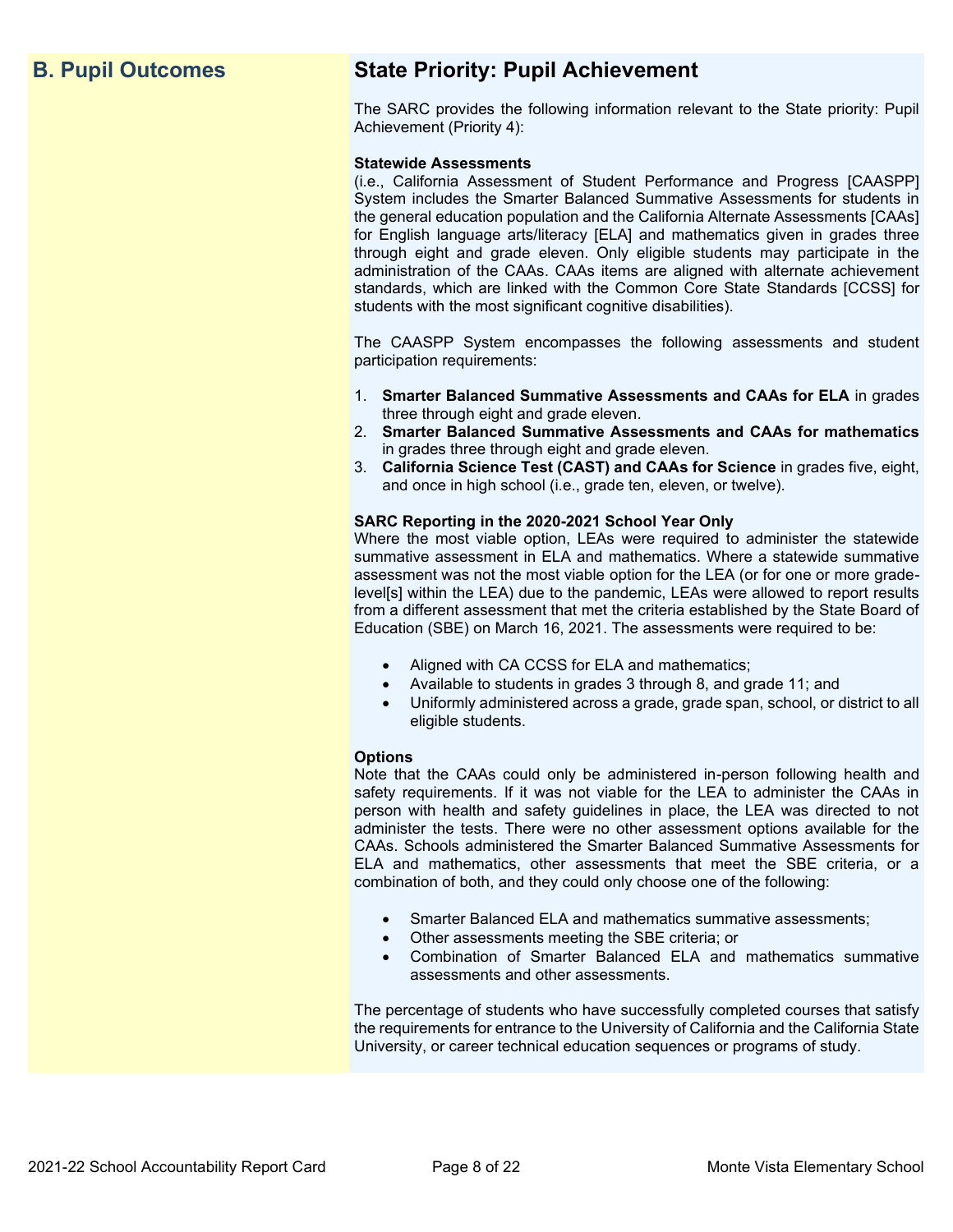#### **Percentage of Students Meeting or Exceeding the State Standard on CAASPP**

This table displays CAASPP test results in ELA and mathematics for all students grades three through eight and grade eleven taking and completing a state-administered assessment.

The 2019-2020 data cells with N/A values indicate that the 2019-2020 data are not available due to the COVID-19 pandemic and resulting summative test suspension. The Executive Order N-30-20 was issued which waived the assessment, accountability, and reporting requirements for the 2019-2020 school year.

The 2020-2021 data cells have N/A values because these data are not comparable to other year data due to the COVID-19 pandemic during the 2020-2021 school year. Where the CAASPP assessments in ELA and/or mathematics is not the most viable option, the LEAs were allowed to administer local assessments. Therefore, the 2020-2021 data between school years for the school, district, state are not an accurate comparison. As such, it is inappropriate to compare results of the 2020-2021 school year to other school years.

| <b>Subject</b>                                                       | <b>School</b><br>2019-20 | <b>School</b><br>2020-21 | <b>District</b><br>2019-20 | <b>District</b><br>2020-21 | <b>State</b><br>2019-20 | <b>State</b><br>2020-21 |
|----------------------------------------------------------------------|--------------------------|--------------------------|----------------------------|----------------------------|-------------------------|-------------------------|
| <b>English Language Arts/Literacy</b><br>$\left($ grades 3-8 and 11) | N/A                      | N/A                      | N/A                        | N/A                        | N/A                     | N/A                     |
| <b>Mathematics</b><br>$(grades 3-8 and 11)$                          | N/A                      | N/A                      | N/A                        | N/A                        | N/A                     | N/A                     |

### **2020-21 CAASPP Test Results in ELA by Student Group**

This table displays CAASPP test results in ELA by student group for students grades three through eight and grade eleven taking and completing a state-administered assessment. The CDE will populate this table for schools in cases where the school administered the CAASPP assessment. In cases where the school administered a local assessment instead of CAASPP, the CDE will populate this table with "NT" values, meaning this school did not test students using the CAASPP. See the local assessment(s) table for more information.

| <b>CAASPP</b><br><b>Student Groups</b> | <b>CAASPP</b><br><b>Total</b><br><b>Enrollment</b> | <b>CAASPP</b><br><b>Number</b><br><b>Tested</b> | <b>CAASPP</b><br><b>Percent</b><br><b>Tested</b> | <b>CAASPP</b><br><b>Percent</b><br><b>Not Tested</b> | <b>CAASPP</b><br><b>Percent</b><br>Met or<br><b>Exceeded</b> |
|----------------------------------------|----------------------------------------------------|-------------------------------------------------|--------------------------------------------------|------------------------------------------------------|--------------------------------------------------------------|
| <b>All Students</b>                    | 334                                                | <b>NT</b>                                       | <b>NT</b>                                        | <b>NT</b>                                            | <b>NT</b>                                                    |
| <b>Female</b>                          | 162                                                | <b>NT</b>                                       | <b>NT</b>                                        | <b>NT</b>                                            | <b>NT</b>                                                    |
| <b>Male</b>                            | 172                                                | <b>NT</b>                                       | <b>NT</b>                                        | <b>NT</b>                                            | <b>NT</b>                                                    |
| American Indian or Alaska Native       | $\qquad \qquad -$                                  | <b>NT</b>                                       | <b>NT</b>                                        | <b>NT</b>                                            | <b>NT</b>                                                    |
| <b>Asian</b>                           | $\qquad \qquad -$                                  | <b>NT</b>                                       | <b>NT</b>                                        | <b>NT</b>                                            | <b>NT</b>                                                    |
| <b>Black or African American</b>       |                                                    | <b>NT</b>                                       | <b>NT</b>                                        | <b>NT</b>                                            | <b>NT</b>                                                    |
| <b>Filipino</b>                        | $- -$                                              | <b>NT</b>                                       | <b>NT</b>                                        | <b>NT</b>                                            | <b>NT</b>                                                    |
| <b>Hispanic or Latino</b>              | 300                                                | <b>NT</b>                                       | <b>NT</b>                                        | <b>NT</b>                                            | <b>NT</b>                                                    |
| Native Hawaiian or Pacific Islander    | $\mathbf 0$                                        | $\mathbf 0$                                     | $\Omega$                                         | $\Omega$                                             | 0                                                            |
| <b>Two or More Races</b>               | $- -$                                              | <b>NT</b>                                       | <b>NT</b>                                        | <b>NT</b>                                            | <b>NT</b>                                                    |
| <b>White</b>                           | $\qquad \qquad -$                                  | <b>NT</b>                                       | <b>NT</b>                                        | <b>NT</b>                                            | <b>NT</b>                                                    |
| <b>English Learners</b>                | 58                                                 | <b>NT</b>                                       | <b>NT</b>                                        | <b>NT</b>                                            | <b>NT</b>                                                    |
| <b>Foster Youth</b>                    | $\qquad \qquad -$                                  | <b>NT</b>                                       | <b>NT</b>                                        | <b>NT</b>                                            | <b>NT</b>                                                    |
| <b>Homeless</b>                        | 48                                                 | <b>NT</b>                                       | <b>NT</b>                                        | <b>NT</b>                                            | <b>NT</b>                                                    |
| <b>Military</b>                        | $\Omega$                                           | $\mathbf 0$                                     | $\Omega$                                         | $\mathbf{0}$                                         | 0                                                            |
| <b>Socioeconomically Disadvantaged</b> | 287                                                | <b>NT</b>                                       | <b>NT</b>                                        | <b>NT</b>                                            | <b>NT</b>                                                    |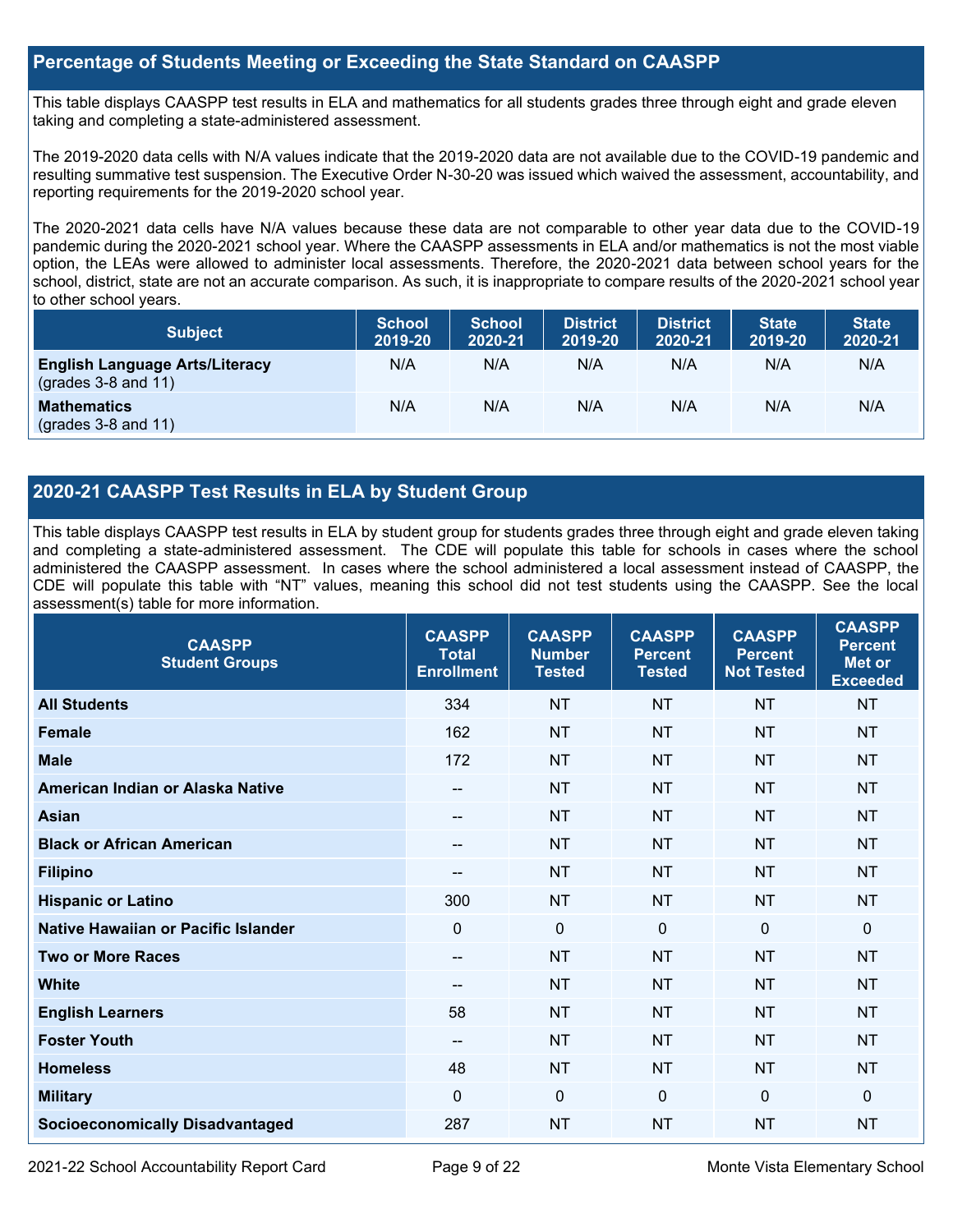| <b>Students Receiving Migrant Education Services</b> |    |  |   |
|------------------------------------------------------|----|--|---|
| <b>Students with Disabilities</b>                    | NΊ |  | N |

## **2020-21 CAASPP Test Results in Math by Student Group**

This table displays CAASPP test results in Math by student group for students grades three through eight and grade eleven taking and completing a state-administered assessment. The CDE will populate this table for schools in cases where the school administered the CAASPP assessment. In cases where the school administered a local assessment instead of CAASPP, the CDE will populate this table with "NT" values, meaning this school did not test students using the CAASPP. See the local assessment(s) table for more information.

| <b>CAASPP</b><br><b>Student Groups</b>               | <b>CAASPP</b><br><b>Total</b><br><b>Enrollment</b> | <b>CAASPP</b><br><b>Number</b><br><b>Tested</b> | <b>CAASPP</b><br><b>Percent</b><br><b>Tested</b> | <b>CAASPP</b><br><b>Percent</b><br><b>Not Tested</b> | <b>CAASPP</b><br><b>Percent</b><br><b>Met or</b><br><b>Exceeded</b> |
|------------------------------------------------------|----------------------------------------------------|-------------------------------------------------|--------------------------------------------------|------------------------------------------------------|---------------------------------------------------------------------|
| <b>All Students</b>                                  | 334                                                | <b>NT</b>                                       | <b>NT</b>                                        | <b>NT</b>                                            | <b>NT</b>                                                           |
| <b>Female</b>                                        | 162                                                | <b>NT</b>                                       | <b>NT</b>                                        | <b>NT</b>                                            | <b>NT</b>                                                           |
| <b>Male</b>                                          | 172                                                | <b>NT</b>                                       | <b>NT</b>                                        | <b>NT</b>                                            | <b>NT</b>                                                           |
| American Indian or Alaska Native                     | --                                                 | <b>NT</b>                                       | <b>NT</b>                                        | <b>NT</b>                                            | <b>NT</b>                                                           |
| <b>Asian</b>                                         | --                                                 | <b>NT</b>                                       | <b>NT</b>                                        | <b>NT</b>                                            | <b>NT</b>                                                           |
| <b>Black or African American</b>                     | $\overline{\phantom{a}}$                           | <b>NT</b>                                       | <b>NT</b>                                        | <b>NT</b>                                            | <b>NT</b>                                                           |
| <b>Filipino</b>                                      |                                                    | <b>NT</b>                                       | <b>NT</b>                                        | <b>NT</b>                                            | <b>NT</b>                                                           |
| <b>Hispanic or Latino</b>                            | 300                                                | <b>NT</b>                                       | <b>NT</b>                                        | <b>NT</b>                                            | NT                                                                  |
| <b>Native Hawaiian or Pacific Islander</b>           | $\mathbf 0$                                        | $\mathbf 0$                                     | $\mathbf 0$                                      | $\mathbf 0$                                          | 0                                                                   |
| <b>Two or More Races</b>                             | $\overline{\phantom{a}}$                           | <b>NT</b>                                       | <b>NT</b>                                        | <b>NT</b>                                            | <b>NT</b>                                                           |
| <b>White</b>                                         | $-$                                                | <b>NT</b>                                       | <b>NT</b>                                        | <b>NT</b>                                            | <b>NT</b>                                                           |
| <b>English Learners</b>                              | 58                                                 | <b>NT</b>                                       | <b>NT</b>                                        | <b>NT</b>                                            | <b>NT</b>                                                           |
| <b>Foster Youth</b>                                  | --                                                 | <b>NT</b>                                       | <b>NT</b>                                        | <b>NT</b>                                            | <b>NT</b>                                                           |
| <b>Homeless</b>                                      | 48                                                 | <b>NT</b>                                       | <b>NT</b>                                        | <b>NT</b>                                            | <b>NT</b>                                                           |
| <b>Military</b>                                      | $\mathbf 0$                                        | $\mathbf 0$                                     | $\mathbf 0$                                      | $\mathbf 0$                                          | 0                                                                   |
| <b>Socioeconomically Disadvantaged</b>               | 287                                                | <b>NT</b>                                       | <b>NT</b>                                        | <b>NT</b>                                            | <b>NT</b>                                                           |
| <b>Students Receiving Migrant Education Services</b> | $\mathbf 0$                                        | $\mathbf 0$                                     | $\mathbf 0$                                      | $\overline{0}$                                       | $\mathbf 0$                                                         |
| <b>Students with Disabilities</b>                    | 49                                                 | <b>NT</b>                                       | <b>NT</b>                                        | <b>NT</b>                                            | <b>NT</b>                                                           |

## **2020-21 Local Assessment Test Results in ELA by Student Group**

This table displays Local Assessment test results in ELA by student group for students grades three through eight and grade eleven. LEAs/schools will populate this table for schools in cases where the school administered a local assessment. In cases where the school administered the CAASPP assessment, LEAs/schools will populate this table with "N/A" values in all cells, meaning this table is Not Applicable for this school.

| <b>IREADY</b><br><b>Student Groups</b> | <b>IREADY</b><br><b>Total</b><br><b>Enrollment</b> | <b>IREADY</b><br><b>Number</b><br><b>Tested</b> | <b>IREADY</b><br><b>Percent</b><br><b>Tested</b> | <b>IREADY</b><br><b>Percent</b><br><b>Not Tested</b> | <b>IREADY</b><br><b>Percent</b><br>At or Above<br><b>Grade Level</b> |
|----------------------------------------|----------------------------------------------------|-------------------------------------------------|--------------------------------------------------|------------------------------------------------------|----------------------------------------------------------------------|
| <b>All Students</b>                    | 329                                                | 328                                             | 99.69%                                           | $0.30\%$                                             | 36.17%                                                               |
| <b>Female</b>                          | 160                                                | 159                                             | 99.38%                                           | 0.63%                                                | 38.75%                                                               |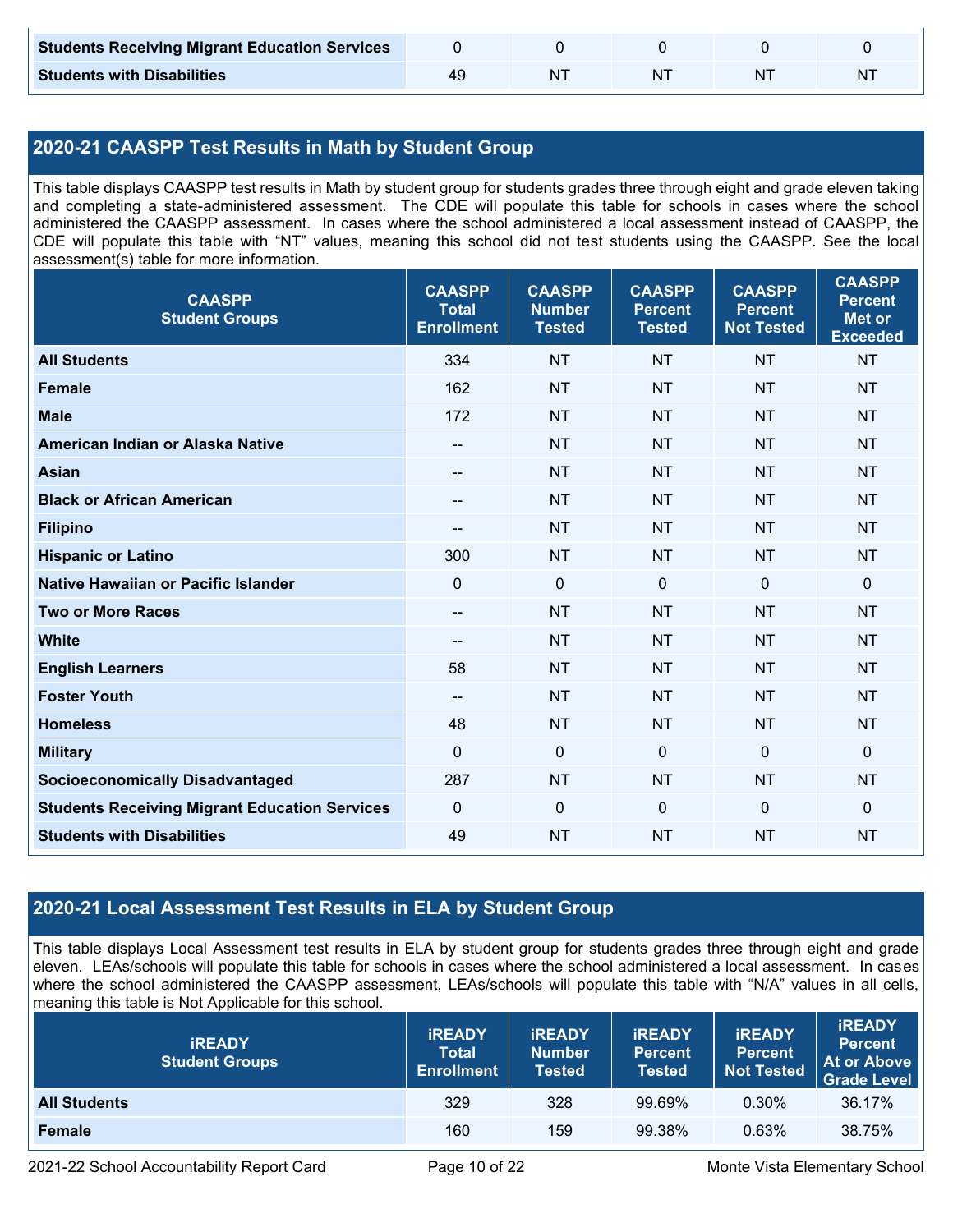| <b>Male</b>                                                                                | 169            | 169            | 100.00%      | $0.00\%$       | 33.73%   |
|--------------------------------------------------------------------------------------------|----------------|----------------|--------------|----------------|----------|
| American Indian or Alaska Native                                                           | 4              | 4              | 100.00%      | 0.00%          | $0.00\%$ |
| <b>Asian</b>                                                                               | 5              | 5              | 100.00%      | $0.00\%$       | 0.00%    |
| <b>Black or African American</b>                                                           | $\overline{4}$ | 4              | 100.00%      | $0.00\%$       | $0.00\%$ |
| <b>Filipino</b>                                                                            | 6              | 6              | 100.00%      | 0.00%          | 0.00%    |
| <b>Hispanic or Latino</b>                                                                  | 296            | 295            | 99.66%       | 0.34%          | 34.46%   |
| Native Hawaiian or Pacific Islander                                                        | 1              | 1              | 100.00%      | 0.00%          |          |
| <b>Two or More Races</b>                                                                   | $\mathbf 0$    | 0              | 0            | 0              |          |
| White                                                                                      | 13             | 13             | 100.00%      | $0.00\%$       | $0.00\%$ |
| <b>English Learners</b>                                                                    | 57             | 57             | 100.00%      | $0.00\%$       | $0.00\%$ |
| <b>Foster Youth</b>                                                                        | $\overline{2}$ | $\overline{2}$ | 100.00%      | $0.00\%$       |          |
| <b>Homeless</b>                                                                            | 24             | 24             | 100          | $0.00\%$       | 41.67%   |
| <b>Military</b>                                                                            | $\Omega$       | $\mathbf 0$    | $\mathbf{0}$ | $\overline{0}$ | N/A      |
| <b>Socioeconomically Disadvantaged</b>                                                     | 329            | 328            | 99.70%       | 0.30%          | 36.17%   |
| <b>Students Receiving Migrant Education Services</b>                                       | $\Omega$       | 0              | $\mathbf 0$  | $\mathbf 0$    | N/A      |
| <b>Students with Disabilities</b>                                                          | 43             | 42             | 97.67%       | 2.33%          | 0.00%    |
| *At or above the grade-level standard in the context of the local assessment administered. |                |                |              |                |          |

## **2020-21 Local Assessment Test Results in Math by Student Group**

This table displays Local Assessment test results in Math by student group for students grades three through eight and grade eleven. LEAs/schools will populate this table for schools in cases where the school administered a local assessment. In cases where the school administered the CAASPP assessment, LEAs/schools will populate this table with "N/A" values in all cells, meaning this table is Not Applicable for this school.

| <b>iREADY</b><br><b>Student Groups</b> | <b>IREADY</b><br><b>Total</b><br><b>Enrollment</b> | <b>iREADY</b><br><b>Number</b><br><b>Tested</b> | <b>iREADY</b><br><b>Percent</b><br><b>Tested</b> | <b>IREADY</b><br><b>Percent</b><br><b>Not Tested</b> | <b>IREADY</b><br><b>Percent</b><br><b>At or Above</b><br><b>Grade Level</b> |
|----------------------------------------|----------------------------------------------------|-------------------------------------------------|--------------------------------------------------|------------------------------------------------------|-----------------------------------------------------------------------------|
| <b>All Students</b>                    | 329                                                | 327                                             | 99.40%                                           | 0.61%                                                | 50.38%                                                                      |
| <b>Female</b>                          | 160                                                | 159                                             | 99.38%                                           | 0.63%                                                | 23.75%                                                                      |
| <b>Male</b>                            | 169                                                | 168                                             | 99.41%                                           | 0.59%                                                | 26.63%                                                                      |
| American Indian or Alaska Native       | 4                                                  | 4                                               | 100%                                             | 0.00%                                                |                                                                             |
| Asian                                  | 5                                                  | 5                                               | 100.00%                                          | 0.00%                                                | 0.00%                                                                       |
| <b>Black or African American</b>       | 4                                                  | 4                                               | 100.00%                                          | 0.00%                                                | 0.00%                                                                       |
| <b>Filipino</b>                        | 6                                                  | 6                                               | 100.00%                                          | 0.00%                                                | 0.00%                                                                       |
| <b>Hispanic or Latino</b>              | 296                                                | 294                                             | 99.32%                                           | 0.68%                                                | 23.65%                                                                      |
| Native Hawaiian or Pacific Islander    | 1                                                  | $\mathbf{1}$                                    | 100.00%                                          | 0.00%                                                |                                                                             |
| <b>Two or More Races</b>               | $\Omega$                                           | $\mathbf 0$                                     | $\mathbf{0}$                                     | $\overline{0}$                                       | $\Omega$                                                                    |
| <b>White</b>                           | 13                                                 | 13                                              | 100.00%                                          | 0.00%                                                | 0.00%                                                                       |
| <b>English Learners</b>                | 57                                                 | 57                                              | 100.00%                                          | 0.00%                                                | $0.00\%$                                                                    |
| <b>Foster Youth</b>                    | $\overline{2}$                                     | $\overline{2}$                                  | 100%                                             | 0.00%                                                |                                                                             |
| <b>Homeless</b>                        | 24                                                 | 24                                              | 100.00%                                          | 0.00%                                                | 0.00%                                                                       |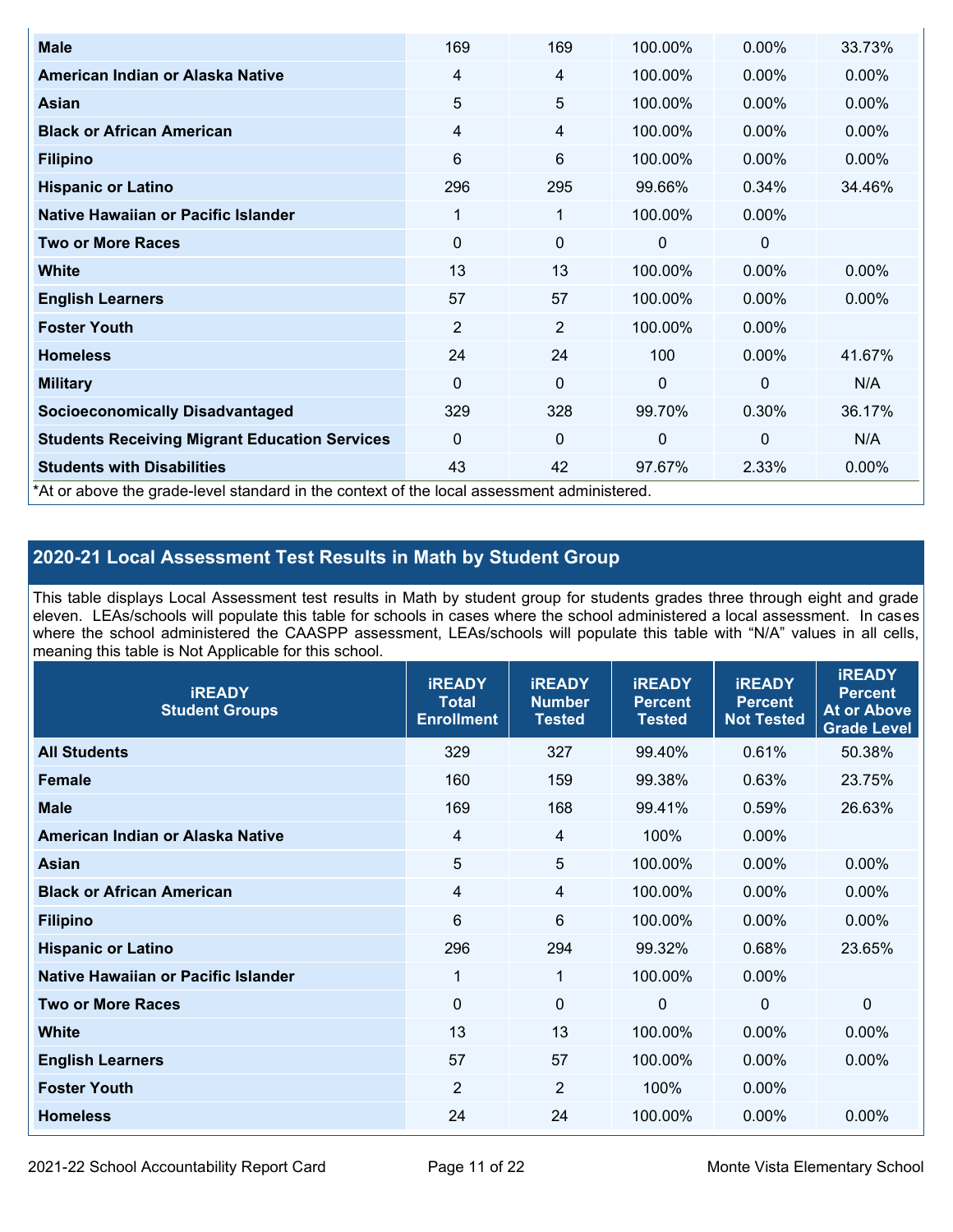| <b>Military</b>                                      |     |     |        |       | na       |
|------------------------------------------------------|-----|-----|--------|-------|----------|
| <b>Socioeconomically Disadvantaged</b>               | 329 | 327 | 99.39% | 0.61% | 25.23%   |
| <b>Students Receiving Migrant Education Services</b> |     |     |        |       | na       |
| <b>Students with Disabilities</b>                    | 43  | 42  | 97.67% | 2.33% | $0.00\%$ |

\*At or above the grade-level standard in the context of the local assessment administered.

## **CAASPP Test Results in Science for All Students**

This table displays the percentage of all students grades five, eight, and High School meeting or exceeding the State Standard.

The 2019-2020 data cells with N/A values indicate that the 2019-2020 data are not available due to the COVID-19 pandemic and resulting summative testing suspension. The Executive Order N-30-20 was issued which waived the assessment, accountability, and reporting requirements for the 2019-2020 school year.

For any 2020-2021 data cells with N/T values indicate that this school did not test students using the CAASPP Science.

| <b>Subject</b>                                  | <b>School</b> | <b>School</b> | <b>District</b> | <b>District</b> | <b>State</b> | <b>State</b> |
|-------------------------------------------------|---------------|---------------|-----------------|-----------------|--------------|--------------|
|                                                 | 2019-20       | 2020-21       | 2019-20         | 2020-21         | 2019-20      | 2020-21      |
| <b>Science</b><br>(grades 5, 8 and high school) | N/A           | ΝT            | N/A             | N1              | N/A          | 28.72        |

### **2020-21 CAASPP Test Results in Science by Student Group**

This table displays CAASPP test results in Science by student group for students grades five, eight, and High School. For any data cells with N/T values indicate that this school did not test students using the CAASPP Science.

| <b>Student Group</b>                                 | <b>Total</b><br><b>Enrollment</b> | <b>Number</b><br><b>Tested</b> | <b>Percent</b><br><b>Tested</b> | <b>Percent</b><br><b>Not Tested</b> | <b>Percent</b><br><b>Met or</b><br><b>Exceeded</b> |
|------------------------------------------------------|-----------------------------------|--------------------------------|---------------------------------|-------------------------------------|----------------------------------------------------|
| <b>All Students</b>                                  | 77                                | <b>NT</b>                      | <b>NT</b>                       | <b>NT</b>                           | <b>NT</b>                                          |
| <b>Female</b>                                        | 37                                | <b>NT</b>                      | <b>NT</b>                       | <b>NT</b>                           | <b>NT</b>                                          |
| <b>Male</b>                                          | 40                                | <b>NT</b>                      | <b>NT</b>                       | <b>NT</b>                           | <b>NT</b>                                          |
| American Indian or Alaska Native                     | $\overline{0}$                    | $\mathbf 0$                    | $\mathbf 0$                     | $\overline{0}$                      | 0                                                  |
| <b>Asian</b>                                         | --                                | <b>NT</b>                      | <b>NT</b>                       | <b>NT</b>                           | <b>NT</b>                                          |
| <b>Black or African American</b>                     | --                                | <b>NT</b>                      | <b>NT</b>                       | <b>NT</b>                           | <b>NT</b>                                          |
| <b>Filipino</b>                                      | $\qquad \qquad -$                 | <b>NT</b>                      | <b>NT</b>                       | <b>NT</b>                           | <b>NT</b>                                          |
| <b>Hispanic or Latino</b>                            | 67                                | <b>NT</b>                      | <b>NT</b>                       | <b>NT</b>                           | <b>NT</b>                                          |
| <b>Native Hawaiian or Pacific Islander</b>           | $\Omega$                          | $\mathbf 0$                    | $\mathbf 0$                     | $\mathbf 0$                         | 0                                                  |
| <b>Two or More Races</b>                             | --                                | <b>NT</b>                      | <b>NT</b>                       | <b>NT</b>                           | <b>NT</b>                                          |
| <b>White</b>                                         | $\qquad \qquad -$                 | <b>NT</b>                      | <b>NT</b>                       | <b>NT</b>                           | <b>NT</b>                                          |
| <b>English Learners</b>                              | 11                                | <b>NT</b>                      | <b>NT</b>                       | <b>NT</b>                           | <b>NT</b>                                          |
| <b>Foster Youth</b>                                  | $\overline{\phantom{a}}$          | <b>NT</b>                      | <b>NT</b>                       | <b>NT</b>                           | <b>NT</b>                                          |
| <b>Homeless</b>                                      | $\qquad \qquad -$                 | <b>NT</b>                      | <b>NT</b>                       | <b>NT</b>                           | <b>NT</b>                                          |
| <b>Military</b>                                      | $\Omega$                          | $\mathbf 0$                    | $\mathbf{0}$                    | $\mathbf{0}$                        | 0                                                  |
| <b>Socioeconomically Disadvantaged</b>               | 66                                | <b>NT</b>                      | <b>NT</b>                       | <b>NT</b>                           | <b>NT</b>                                          |
| <b>Students Receiving Migrant Education Services</b> | $\mathbf{0}$                      | 0                              | $\mathbf 0$                     | $\mathbf 0$                         | 0                                                  |
| <b>Students with Disabilities</b>                    | 12                                | <b>NT</b>                      | <b>NT</b>                       | <b>NT</b>                           | <b>NT</b>                                          |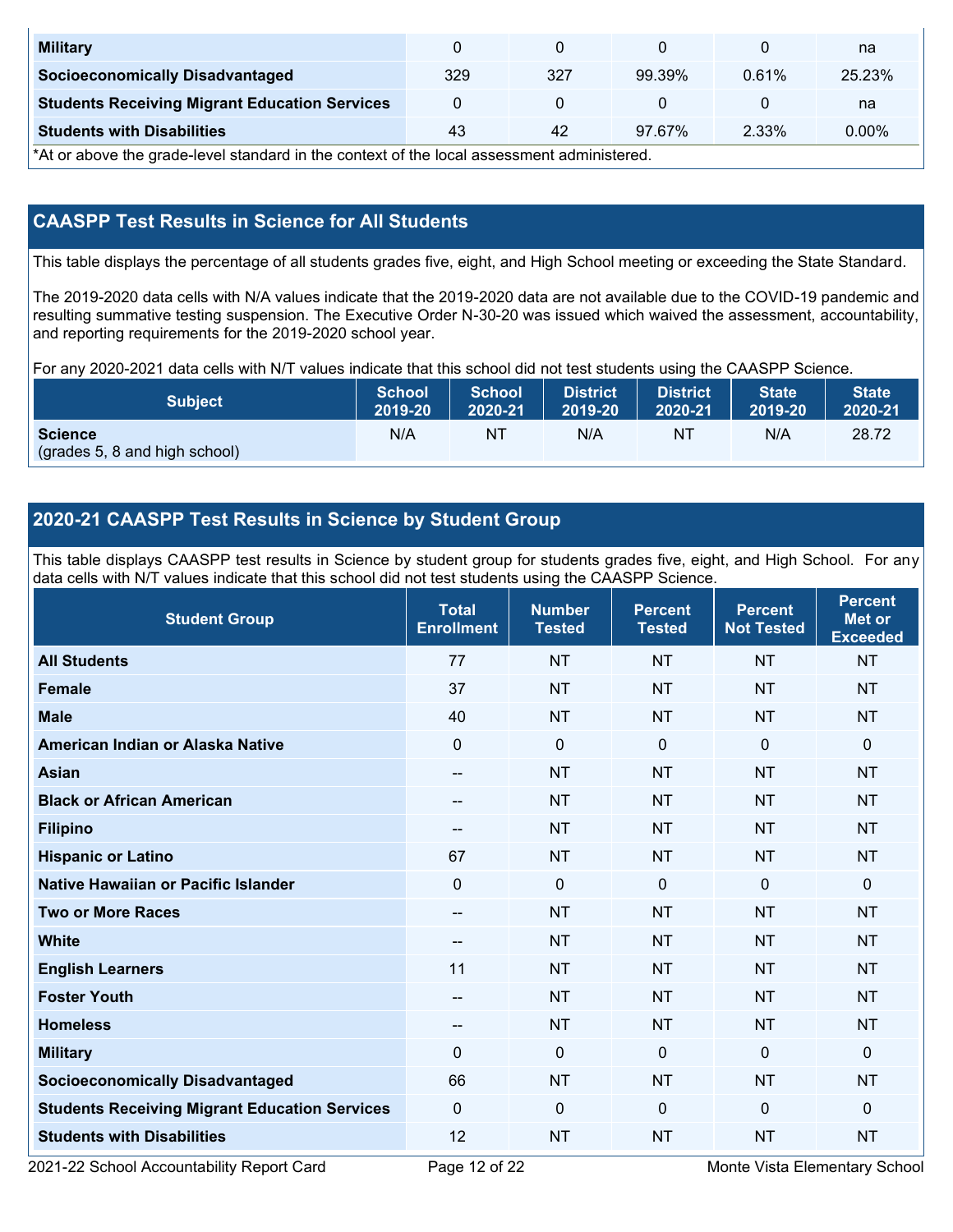## **B. Pupil Outcomes State Priority: Other Pupil Outcomes**

The SARC provides the following information relevant to the State priority: Other Pupil Outcomes (Priority 8): Pupil outcomes in the subject area of physical education.

#### **2020-21 California Physical Fitness Test Results**

Due to the COVID-19 crisis, the Physical Fitness Test was suspended during the 2020-2021 school year and therefore no data are reported and each cell in this table is populated with "N/A."

| <b>Grade Level</b> |     | Four of Six Fitness Standards   Five of Six Fitness Standards | <b>Percentage of Students Meeting   Percentage of Students Meeting   Percentage of Students Meeting  </b><br><b>Six of Six Fitness Standards</b> |
|--------------------|-----|---------------------------------------------------------------|--------------------------------------------------------------------------------------------------------------------------------------------------|
| Grade 5            | N/A | N/A                                                           | N/A                                                                                                                                              |
| Grade 7            | N/A | N/A                                                           | N/A                                                                                                                                              |
| Grade 9            | N/A | N/A                                                           | N/A                                                                                                                                              |

## **C. Engagement State Priority: Parental Involvement**

The SARC provides the following information relevant to the State priority: Parental Involvement (Priority 3): Efforts the school district makes to seek parent input in making decisions regarding the school district and at each school site.

#### **2021-22 Opportunities for Parental Involvement**

We as a staff at Monte Vista are dedicated to ensuring that children achieve academic success. Vital to the success of children is a close connection between home and school. We welcome parent and community input, questions, and involvement in the students' educational experience. We consider all stakeholders to be part of the Monte Vista School Family and we are active in involving parents and the community. At Back to School Night there are many opportunities for parents to sign up a wide variety of opportunities to become active participants on campus. In addition to the "traditional" parent involvement such as Parent Conferences. We also have an active PTO and welcome all parents to become involved in this wonderful parent group. The School Site Council and Coffee with the Principal meetings provide opportunities for parents to get involved with their child's educational experience. Regular school-to-home communication is provided in both English and Spanish. Information about current events and school activities can be found on the Monte Vista Elementary website, flyers and Twitter account. The school mails important news and announcements to parents at home, uses the school's automated telephone system to contact parents verbally and sends text messages to parents via Blackboard Connect and social media such as Twitter, Instagram and Class Dojo. Parents who want more information or wish to participate may contact our Outreach Consultant, Maggie Guerrero or Rosie Jimenez our Assistant Principal at (909) 626-5046 regarding the many opportunities for parents to be actively involved at Monte Vista School.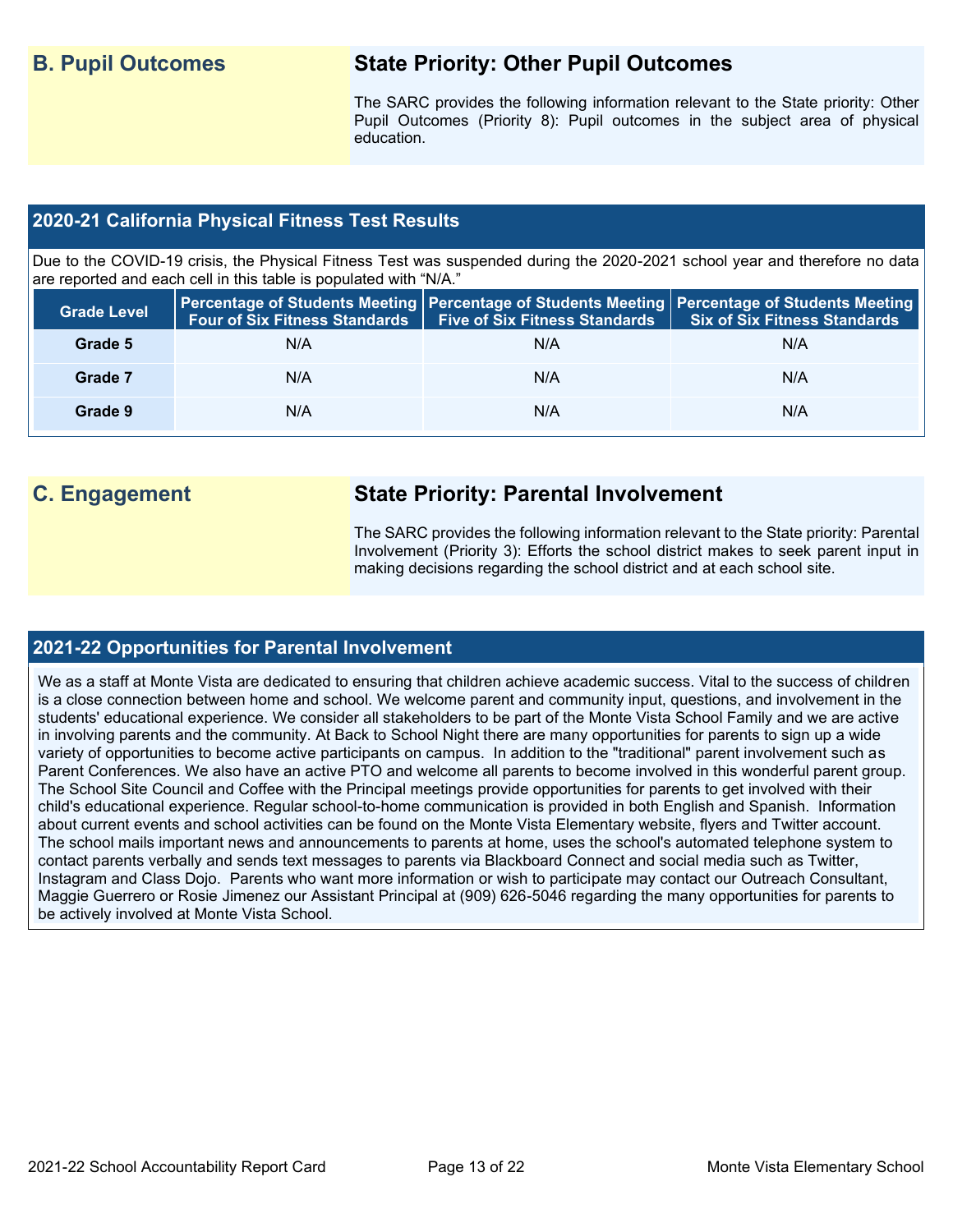## **2020-21 Chronic Absenteeism by Student Group**

| <b>Student Group</b>                                 | <b>Cumulative</b><br><b>Enrollment</b> | <b>Chronic</b><br><b>Absenteeism</b><br><b>Eligible Enrollment</b> | <b>Chronic</b><br><b>Absenteeism</b><br><b>Count</b> | <b>Chronic</b><br><b>Absenteeism</b><br><b>Rate</b> |
|------------------------------------------------------|----------------------------------------|--------------------------------------------------------------------|------------------------------------------------------|-----------------------------------------------------|
| <b>All Students</b>                                  | 603                                    | 600                                                                | 35                                                   | 5.8                                                 |
| <b>Female</b>                                        | 288                                    | 287                                                                | 16                                                   | 5.6                                                 |
| <b>Male</b>                                          | 315                                    | 313                                                                | 19                                                   | 6.1                                                 |
| American Indian or Alaska Native                     | 7                                      | $\overline{7}$                                                     | $\mathbf{0}$                                         | 0.0                                                 |
| <b>Asian</b>                                         | 19                                     | 17                                                                 | 2                                                    | 11.8                                                |
| <b>Black or African American</b>                     | 11                                     | 11                                                                 | 1                                                    | 9.1                                                 |
| <b>Filipino</b>                                      | $\overline{7}$                         | $\overline{7}$                                                     | $\mathbf{0}$                                         | 0.0                                                 |
| <b>Hispanic or Latino</b>                            | 539                                    | 538                                                                | 31                                                   | 5.8                                                 |
| Native Hawaiian or Pacific Islander                  | 0                                      | $\mathbf 0$                                                        | $\mathbf 0$                                          | 0.0                                                 |
| <b>Two or More Races</b>                             | 6                                      | $6\phantom{1}$                                                     | $\Omega$                                             | 0.0                                                 |
| <b>White</b>                                         | 14                                     | 14                                                                 | 1                                                    | 7.1                                                 |
| <b>English Learners</b>                              | 136                                    | 134                                                                | 10                                                   | 7.5                                                 |
| <b>Foster Youth</b>                                  | $\overline{7}$                         | $\overline{7}$                                                     | $\Omega$                                             | 0.0                                                 |
| <b>Homeless</b>                                      | 35                                     | 35                                                                 | 4                                                    | 11.4                                                |
| <b>Socioeconomically Disadvantaged</b>               | 521                                    | 518                                                                | 34                                                   | 6.6                                                 |
| <b>Students Receiving Migrant Education Services</b> | $\mathbf{0}$                           | $\Omega$                                                           | $\mathbf{0}$                                         | 0.0                                                 |
| <b>Students with Disabilities</b>                    | 83                                     | 83                                                                 | 15                                                   | 18.1                                                |

# **C. Engagement State Priority: School Climate**

The SARC provides the following information relevant to the State priority: School Climate (Priority 6):

- Pupil suspension rates;
- Pupil expulsion rates; and
- Other local measures on the sense of safety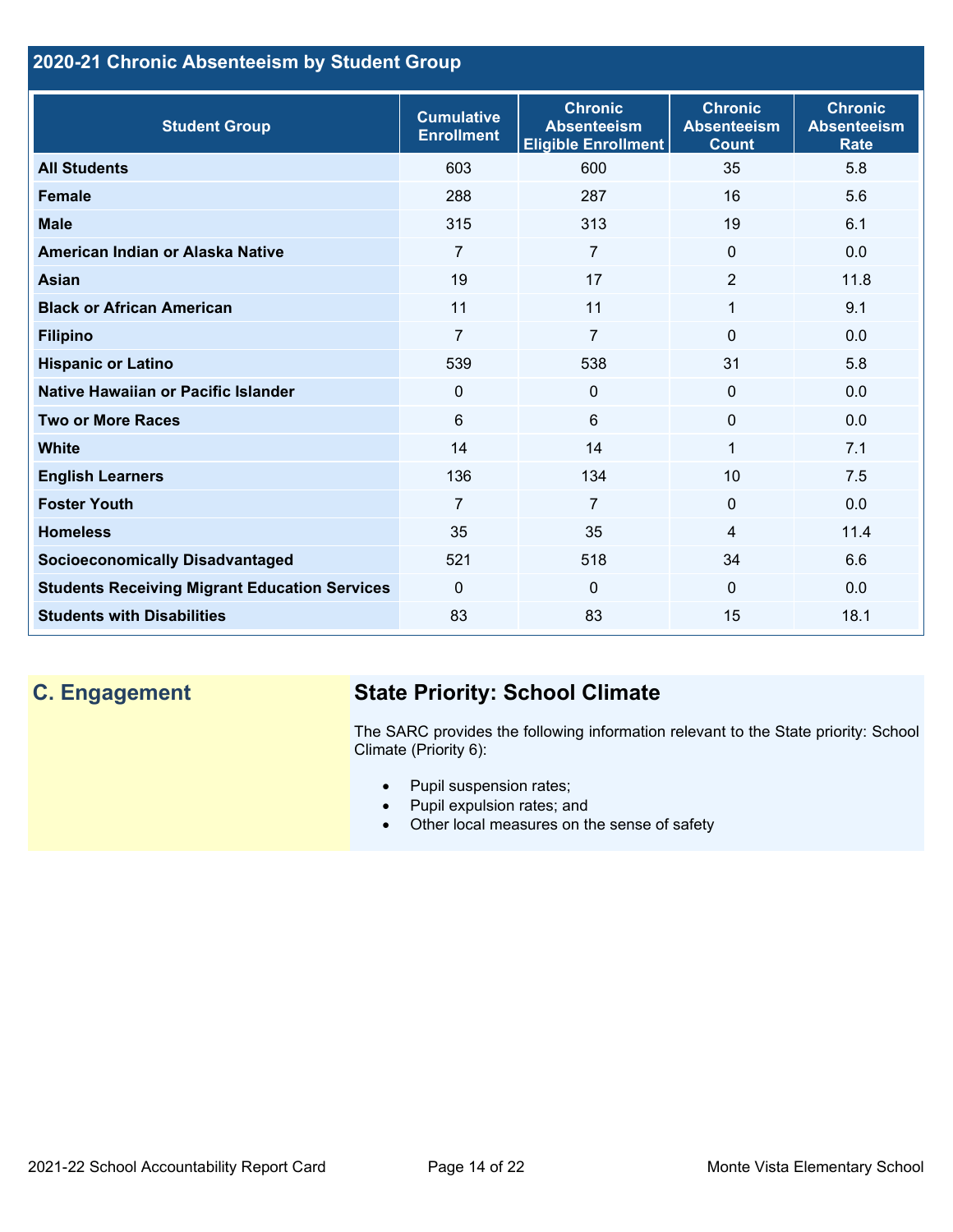#### **Suspensions and Expulsions**

This table displays suspensions and expulsions data collected between July through June, each full school year respectively. Data collected during the 2020-21 school year may not be comparable to earlier years of this collection due to differences in learning mode instruction in response to the COVID-19 pandemic.

| <b>Subject</b>     | <b>School</b><br>2018-19 | <b>School</b><br>2020-21 | <b>District</b><br>2018-19 | <b>District</b><br>2020-21 | <b>State</b><br>2018-19 | <b>State</b><br>2020-21 |
|--------------------|--------------------------|--------------------------|----------------------------|----------------------------|-------------------------|-------------------------|
| <b>Suspensions</b> | 0.78                     | 0.00                     | 2.98                       | 0.03                       | 3.47                    | 0.20                    |
| <b>Expulsions</b>  | 0.00                     | 0.00                     | 0.00                       | 0.00                       | 0.08                    | 0.00                    |

This table displays suspensions and expulsions data collected between July through February, partial school year due to the COVID-19 pandemic. The 2019-2020 suspensions and expulsions rate data are not comparable to other year data because the 2019-2020 school year is a partial school year due to the COVID-19 crisis. As such, it would be inappropriate to make any comparisons in rates of suspensions and expulsions in the 2019-2020 school year compared to other school years.

| <b>Subject</b>     | <b>School</b><br>2019-20 | <b>District</b><br>2019-20 | <b>State</b><br>2019-20 |
|--------------------|--------------------------|----------------------------|-------------------------|
| <b>Suspensions</b> | 0.15                     | 1.64                       | 2.45                    |
| <b>Expulsions</b>  | 0.00                     | 0.00                       | 0.05                    |

#### **2020-21 Suspensions and Expulsions by Student Group**

| <b>Student Group</b>                                 | <b>Suspensions Rate</b> | <b>Expulsions Rate</b> |
|------------------------------------------------------|-------------------------|------------------------|
| <b>All Students</b>                                  | 0.00                    | 0.00                   |
| <b>Female</b>                                        | 0.00                    | 0.00                   |
| <b>Male</b>                                          | 0.00                    | 0.00                   |
| American Indian or Alaska Native                     | 0.00                    | 0.00                   |
| <b>Asian</b>                                         | 0.00                    | 0.00                   |
| <b>Black or African American</b>                     | 0.00                    | 0.00                   |
| <b>Filipino</b>                                      | 0.00                    | 0.00                   |
| <b>Hispanic or Latino</b>                            | 0.00                    | 0.00                   |
| Native Hawaiian or Pacific Islander                  | 0.00                    | 0.00                   |
| <b>Two or More Races</b>                             | 0.00                    | 0.00                   |
| <b>White</b>                                         | 0.00                    | 0.00                   |
| <b>English Learners</b>                              | 0.00                    | 0.00                   |
| <b>Foster Youth</b>                                  | 0.00                    | 0.00                   |
| <b>Homeless</b>                                      | 0.00                    | 0.00                   |
| <b>Socioeconomically Disadvantaged</b>               | 0.00                    | 0.00                   |
| <b>Students Receiving Migrant Education Services</b> | 0.00                    | 0.00                   |
| <b>Students with Disabilities</b>                    | 0.00                    | 0.00                   |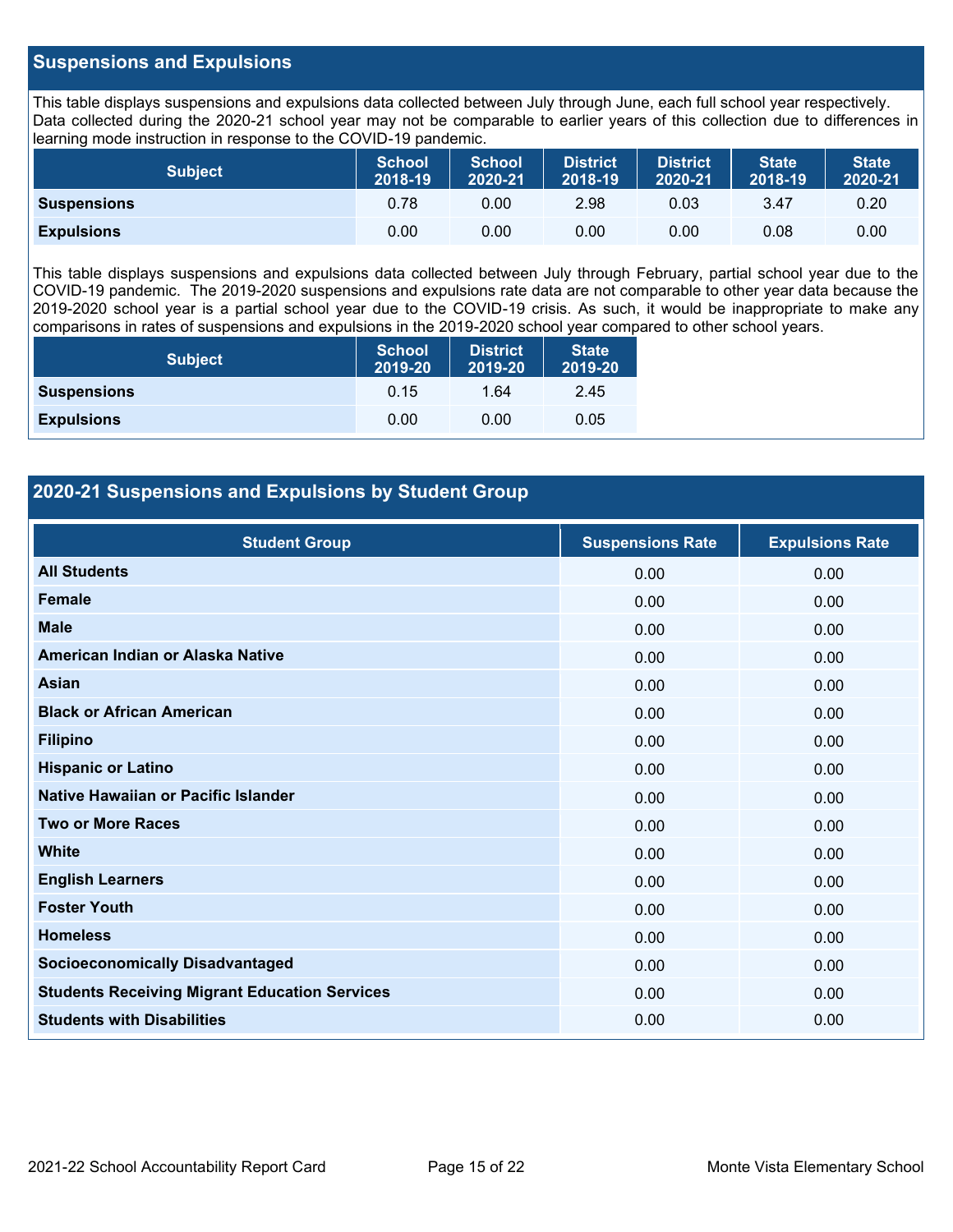#### **2021-22 School Safety Plan**

The school's Comprehensive School Safety Plan is reviewed annually and was recently reviewed and discussed with the staff in August 2021. School Site Council last approved the Monte Vista Elementary School safety Plan on February 24, 2021. An approved copy of the school site safety plan may be obtained at the Monte Vista Elementary School's main office. The safety plan is reviewed annually by the staff and parent committee. The plan includes a current list of Emergency Response Teams, dates, and times for drills. Drills are held on a monthly basis. There is an opportunity for feedback from the staff after drills. Monte Vista participates in the Great Shake Out in October. The plan also includes primary and secondary evacuation routes for all classrooms. Several walkie-talkies are available and are in good working order. A bull horn and portable audio equipment are available for emergencies. Each classroom has an emergency backpack and emergency food and provisions have been provided by the district.

## **D. Other SARC Information Information Required in the SARC**

The information in this section is required to be in the SARC but is not included in the state priorities for LCFF.

#### **2018-19 Elementary Average Class Size and Class Size Distribution**

This table displays the 2018-19 average class size and class size distribution. The columns titled "Number of Classes" indicates how many classes fall into each size category (a range of total students per class). The "Other" category is for multigrade level classes.

| <b>Grade Level</b> | Average<br><b>Class Size</b> | 1-20 Students | Number of Classes with   Number of Classes with   Number of Classes with<br>21-32 Students | 33+ Students |
|--------------------|------------------------------|---------------|--------------------------------------------------------------------------------------------|--------------|
| n                  | 23                           |               |                                                                                            |              |
|                    | 22                           |               |                                                                                            |              |
|                    | 25                           |               |                                                                                            |              |
|                    | 26                           |               |                                                                                            |              |
|                    | 24                           |               |                                                                                            |              |
| b                  | 31                           |               |                                                                                            |              |
|                    | 25                           |               |                                                                                            |              |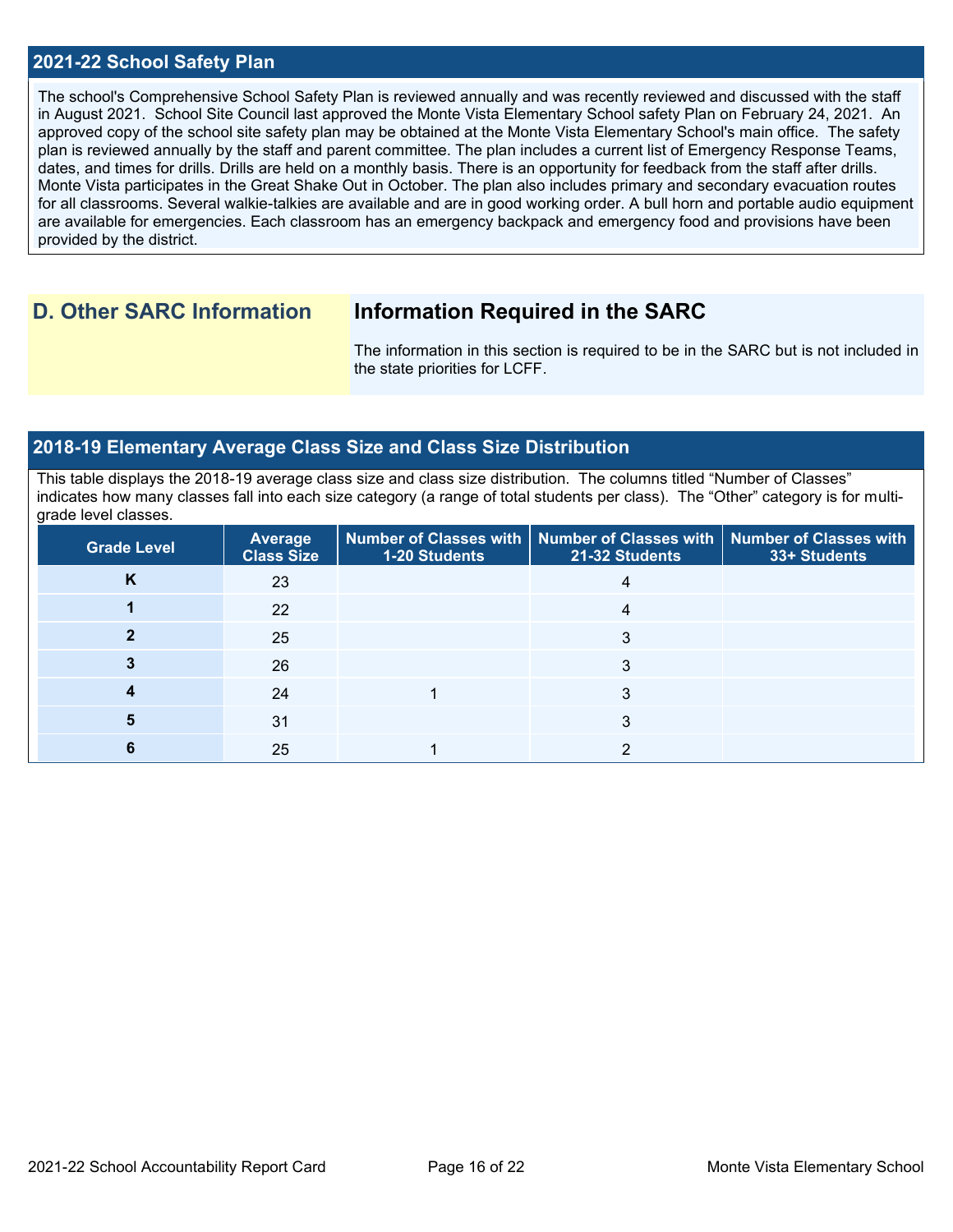#### **2019-20 Elementary Average Class Size and Class Size Distribution**

This table displays the 2019-20 average class size and class size distribution. The columns titled "Number of Classes" indicates how many classes fall into each size category (a range of total students per class). The "Other" category is for multi-grade level classes.

| <b>Grade Level</b> | Average<br><b>Class Size</b> | 1-20 Students | Number of Classes with   Number of Classes with<br>21-32 Students | <b>Number of Classes with</b><br>33+ Students |
|--------------------|------------------------------|---------------|-------------------------------------------------------------------|-----------------------------------------------|
| K                  | 26                           |               |                                                                   |                                               |
|                    | 25                           |               | 3                                                                 |                                               |
|                    | 22                           |               | 3                                                                 |                                               |
|                    | 26                           |               | 3                                                                 |                                               |
| 4                  | 25                           |               | 3                                                                 |                                               |
| 5                  | 27                           |               | 3                                                                 |                                               |
| 6                  | 30                           |               | 3                                                                 |                                               |
| <b>Other</b>       | 8                            | 3             |                                                                   |                                               |

#### **2020-21 Elementary Average Class Size and Class Size Distribution**

This table displays the 2020-21 average class size and class size distribution. The columns titled "Number of Classes" indicates how many classes fall into each size category (a range of total students per class). The "Other" category is for multi-grade level classes.

| <b>Grade Level</b> | Average<br><b>Class Size</b> | 1-20 Students | Number of Classes with   Number of Classes with   Number of Classes with<br>21-32 Students | 33+ Students |
|--------------------|------------------------------|---------------|--------------------------------------------------------------------------------------------|--------------|
| K                  | 22                           |               | 3                                                                                          |              |
|                    | 26                           |               | 3                                                                                          |              |
|                    | 25                           |               | 3                                                                                          |              |
|                    | 28                           |               | 3                                                                                          |              |
|                    | 26                           |               | 3                                                                                          |              |
| 5                  | 25                           |               | 3                                                                                          |              |
| 6                  | 17                           | 2             | 3                                                                                          |              |
| <b>Other</b>       | 15                           | 2             |                                                                                            |              |

#### **2020-21 Ratio of Pupils to Academic Counselor**

This table displays the ratio of pupils to Academic Counselor. One full time equivalent (FTE) equals one staff member working full time; one FTE could also represent two staff members who each work 50 percent of full time.

| <b>Title</b>                        | <b>Ratio</b> |
|-------------------------------------|--------------|
| <b>Pupils to Academic Counselor</b> |              |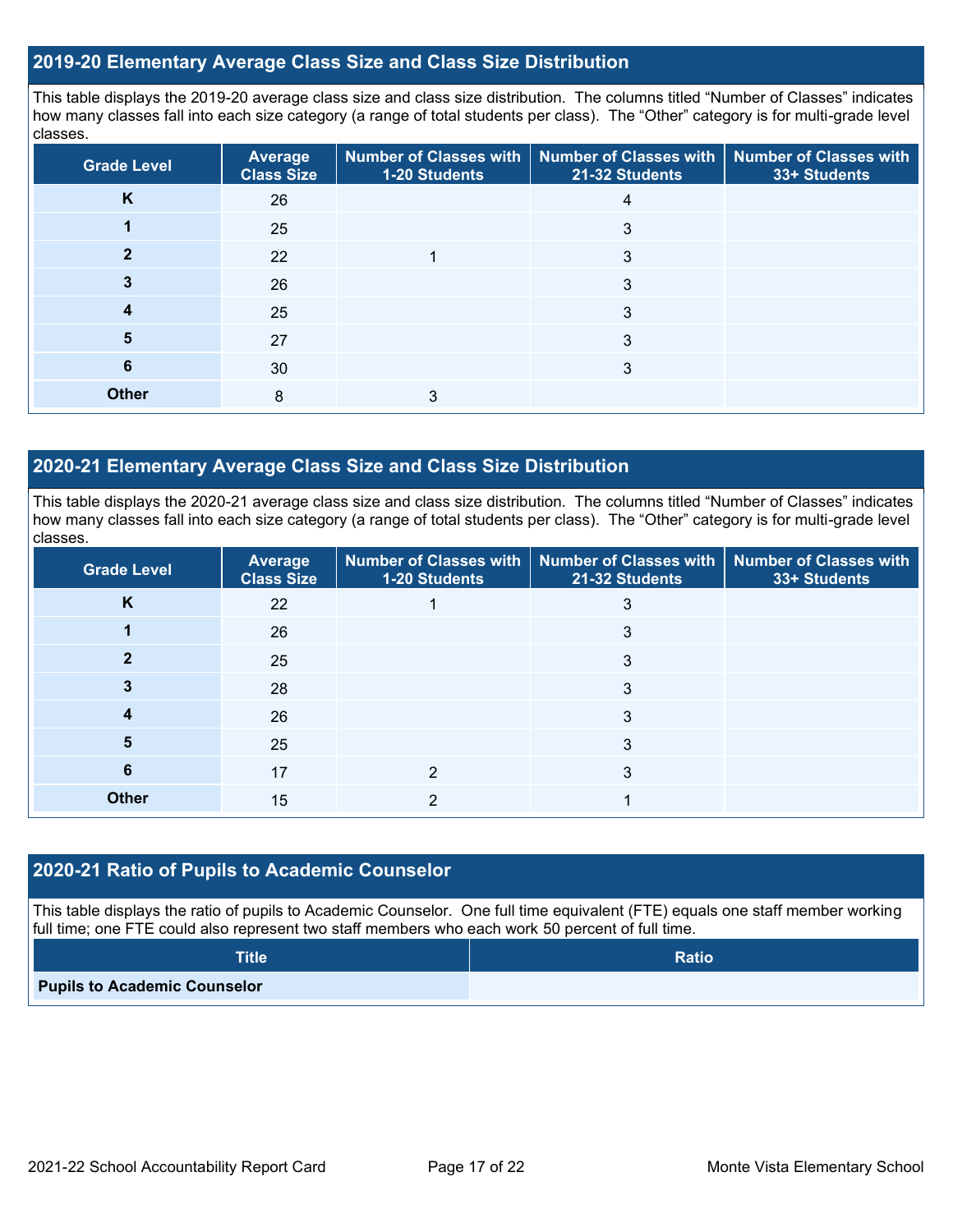#### **2020-21 Student Support Services Staff**

This table displays the number of FTE support staff assigned to this school. One full time equivalent (FTE) equals one staff member working full time; one FTE could also represent two staff members who each work 50 percent of full time.

| <b>Title</b>                                                         | <b>Number of FTE Assigned to School</b> |
|----------------------------------------------------------------------|-----------------------------------------|
| <b>Counselor (Academic, Social/Behavioral or Career Development)</b> | $\Omega$                                |
| Library Media Teacher (Librarian)                                    | $\Omega$                                |
| Library Media Services Staff (Paraprofessional)                      | $\Omega$                                |
| <b>Psychologist</b>                                                  | $\Omega$                                |
| <b>Social Worker</b>                                                 | $\Omega$                                |
| <b>Speech/Language/Hearing Specialist</b>                            | $\Omega$                                |
| <b>Resource Specialist (non-teaching)</b>                            | $\Omega$                                |

## **2019-20 Expenditures Per Pupil and School Site Teacher Salaries**

This table displays the 2019-20 expenditures per pupil and average teach salary for this school. Cells with N/A values do not require data.

| Level                                                | <b>Total</b><br><b>Expenditures</b><br><b>Per Pupil</b> | <b>Expenditures</b><br><b>Per Pupil</b><br>(Restricted) | <b>Expenditures</b><br><b>Per Pupil</b><br>(Unrestricted) | <b>Average</b><br><b>Teacher</b><br><b>Salary</b> |
|------------------------------------------------------|---------------------------------------------------------|---------------------------------------------------------|-----------------------------------------------------------|---------------------------------------------------|
| <b>School Site</b>                                   | \$7689.0                                                | \$1118.0                                                | \$6570.0                                                  | \$88715.0                                         |
| <b>District</b>                                      | N/A                                                     | N/A                                                     | \$1608.0                                                  | \$92,686                                          |
| <b>Percent Difference - School Site and District</b> | N/A                                                     | N/A                                                     | 121.3                                                     | $-4.4$                                            |
| <b>State</b>                                         |                                                         |                                                         | \$8,444                                                   | \$85,863                                          |
| <b>Percent Difference - School Site and State</b>    | N/A                                                     | N/A                                                     | $-25.0$                                                   | 3.3                                               |

#### **2020-21 Types of Services Funded**

Monte Vista School provides, directly and indirectly, many academic and non-academic services and support programs for students and their families. Listed below are some examples:

- The use of technology via interactive whiteboards, document cameras, iPads, and printers connected to wireless notebook computers for classroom learning to engage all students
- Video downloads via United Streaming to provide schema and background knowledge, displayed on an Interactive **Whiteboard**
- Supplemental Online Program Licenses including Lexia Reading, Zearn & Brain Pop, Scholastic W.O.R.D.
- Teacher training in the use of Illuminate for analyzing ongoing student assessment of instructional programs
- Parent engagement as learners in their students' education, via monthly newsletters, monthly Coffee with the Principal parent informational meetings, trimester Pride Celebrations honoring many students and their parents, beginning of the year Picnic on the Playground for

students, families, and community members

- Counseling services for students and the Family & Collaborative Services which provided a myriad of resources for students and their families
- Response To Intervention (RTI) for tier 2 and 3 students is offered in grades Kinder 6th for reading based on the iready assessment results. Tier 2 small group math interventions is offered for students in 1st - 6th grade.
- Administrators monitor the delivery of instruction as to whether it demonstrates deep alignment of curriculum and assessment at all cognitive levels
- Academic, behavior and social-emotional supports via Student Success Teams (SST) meetings are held with parents, teacher, outreach consultant, and other school professional to create a supportive plan of action for students.
- After School Program is offered in conjunction with the City of Montclair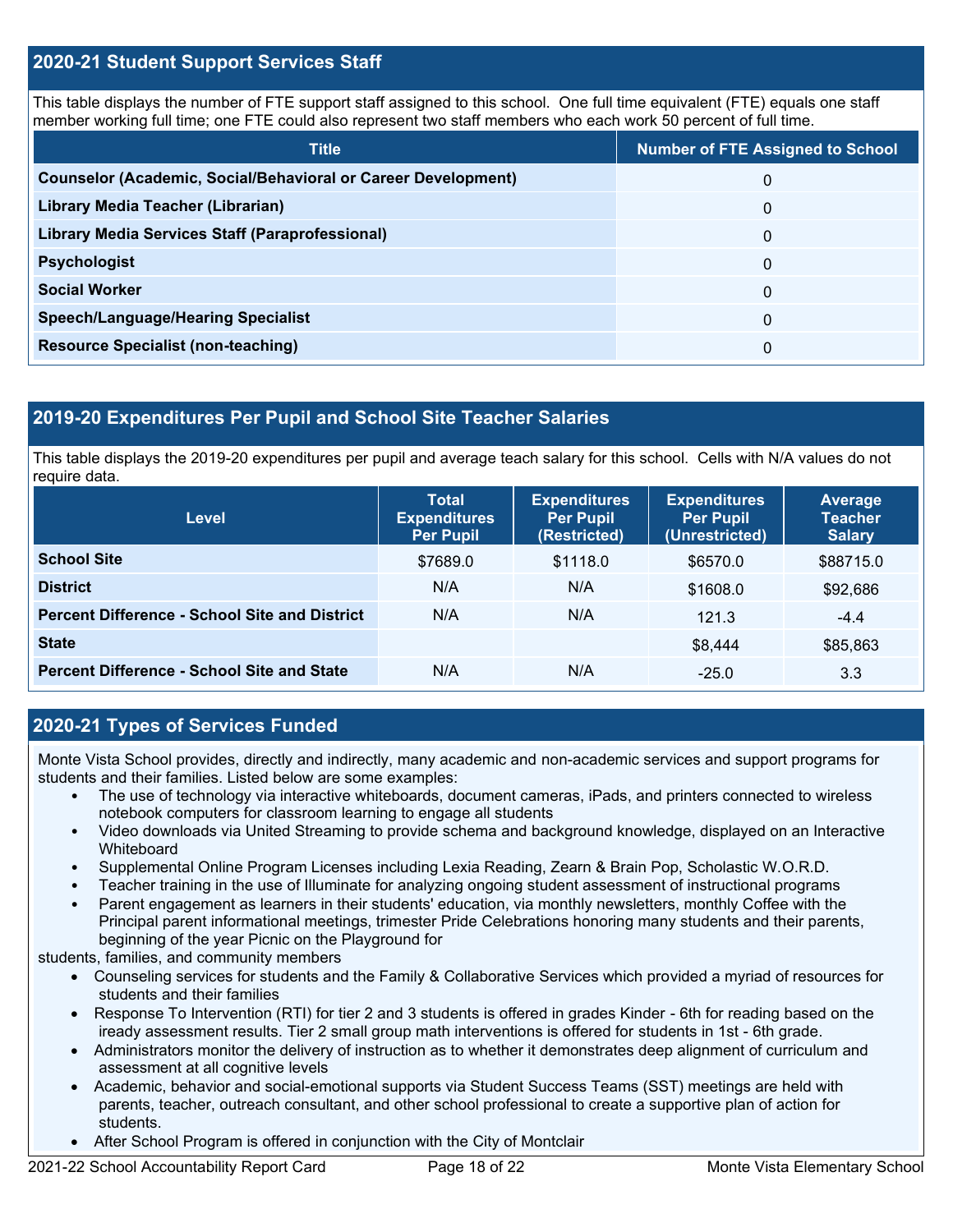### **2020-21 Types of Services Funded**

- After school Intervention Classes are held for students performing below grade level
- Saturday Make Up Academy offers the opportunity for students to make up attendance
- Attendance incentives and recognition at the end of each trimester
- Weekly recognition of Lexia levels passed are done in the primary classrooms.
- Crisis Response Team (they have wrap-around services for high-risk children and they do suicide risk interventions)
- Teacher training on better instructional support for English Language Learners
- PBIS (Positive Behavior Intervention Support) training and support for all staff members

### **2019-20 Teacher and Administrative Salaries**

This table displays the 2019-20 Teacher and Administrative salaries. For detailed information on salaries, see the CDE Certification Salaries & Benefits web page at [http://www.cde.ca.gov/ds/fd/cs/.](http://www.cde.ca.gov/ds/fd/cs/)

| Category                                             | <b>District</b><br><b>Amount</b> | <b>State Average</b><br>for Districts<br>in Same Category |
|------------------------------------------------------|----------------------------------|-----------------------------------------------------------|
| <b>Beginning Teacher Salary</b>                      | \$48,998                         | \$52,060                                                  |
| <b>Mid-Range Teacher Salary</b>                      | \$87,146                         | \$84,043                                                  |
| <b>Highest Teacher Salary</b>                        | \$105,113                        | \$107,043                                                 |
| <b>Average Principal Salary (Elementary)</b>         | \$138,892                        | \$133,582                                                 |
| <b>Average Principal Salary (Middle)</b>             | \$141,565                        | \$138,803                                                 |
| <b>Average Principal Salary (High)</b>               | \$0                              | \$133,845                                                 |
| <b>Superintendent Salary</b>                         | \$319,095                        | \$240,628                                                 |
| <b>Percent of Budget for Teacher Salaries</b>        | 37%                              | 35%                                                       |
| <b>Percent of Budget for Administrative Salaries</b> | 6%                               | 5%                                                        |

#### **Professional Development**

Staff development is based on district initiatives, individual school, student, and teacher needs. Teacher surveys and principal observations also help determine professional needs. However, student data, district, and state testing are the primary factors in guiding and determining staff development areas. The focus of our staff development has been predominantly in the areas of Language Arts, Math, Common Core Standards, and Positive Behavioral Interventions and Support (PBIS). Teachers work in grade level collaboration meetings to analyze students data, create action plans, and discuss, model, and observe best practices. Professional development occurs throughout the school year including after-school workshops, conference attendance, individual mentoring, and after-school professional study meetings 2 times per month. These pieces of training include paraprofessionals both at the site and district level. Monte Vista employs a Teacher on Assignment, who is available to facilitate grade level meetings, and provides support to teachers on an individual basis by assisting in reading instruction, observing, and providing feedback via a weekly walk through. OMSD provides ongoing teacher training in Math and Language Arts. The Principal monitors performance and offers feedback via a weekly walk through. Grade level teams are given 2 hour of release time monthly to meet and analyze student assessment data and to collaborate. They have a room of their own in which to meet, Internet access, and wireless laptop computer. The Principal is available to meet with teachers and provide support. In addition, teachers have two hours of planning time each week to create and prepare lessons. All non-instructional support staff including clerical, custodial, and proctors meet with an Administrator at least once per month in their respective groups to present information and for collaboration and training. The goals of these meetings are to contribute to a positive and collaborative school culture and to facilitate continuous improvement.

This table displays the number of school days dedicated to staff development and continuous improvement.

| <b>Subiect</b>                                                                  |    | $\vert$ 2019-20 $\vert$ 2020-21 $\vert$ 2021-22 $\vert$ |
|---------------------------------------------------------------------------------|----|---------------------------------------------------------|
| Number of school days dedicated to Staff Development and Continuous Improvement | 10 | 18                                                      |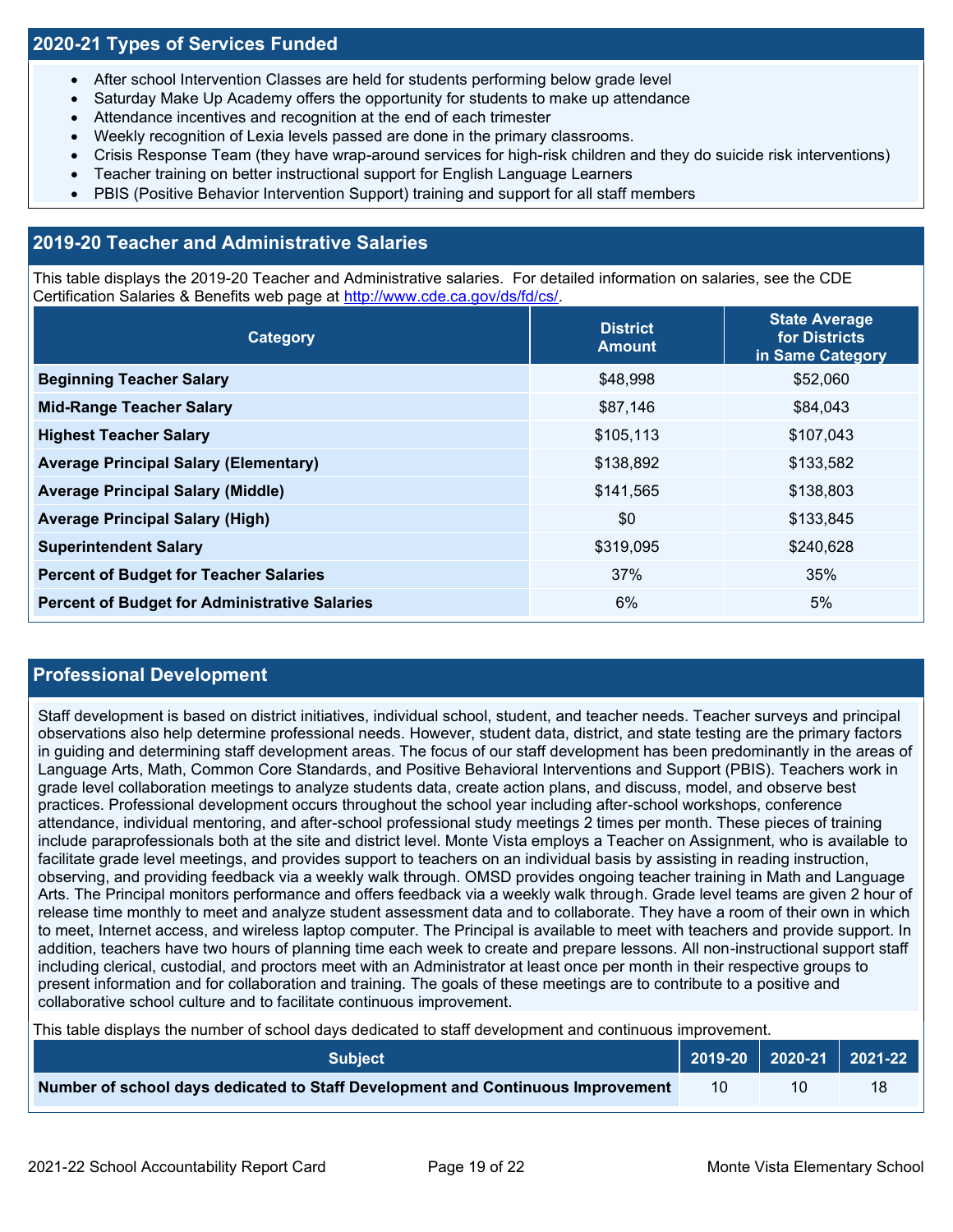# **Ontario-Montclair School District 2020-21 Local Accountability Report Card (LARC) Addendum**

## **Local Accountability Report Card (LARC) Addendum**

**2020-21 Local Accountability Report Card (LARC) Addendum Overview**



On July 14, 2021, the California State Board of Education (SBE) determined that the California Department of Education (CDE) will use the SARC as the mechanism to conduct a one-time data collection of the LEA-level aggregate test results of all school's local assessments administered during the 2020–2021 school year in order to meet the federal Every Students Succeeds Act (ESSA) reporting requirement for the Local Educational Agency Accountability Report Cards (LARCs).

Each local educational agency (LEA) is responsible for preparing and posting their annual LARC in accordance with the federal ESSA. As a courtesy, the CDE prepares and posts the LARCs on behalf of all LEAs.

Only for the 2020–2021 school year and the 2020–2021 LARCs, LEAs are required to report their aggregate local assessments test results at the LEA-level to the CDE by populating the tables below via the SARC. These data will be used to meet the LEAs' federal requirement for their LARCs. Note that it is the responsibility of the school and LEA to ensure that all student privacy and suppression rules are in place when reporting data in Tables 3 and 4 in the Addendum, as applicable.

The tables below are not part of the SBE approved 2020–2021 SARC template but rather are the mechanism by which these required data will be collected from LEAs.

For purposes of the LARC and the following tables, an LEA is defined as a school district, a county office of education, or a direct funded charter school.

| 2021-22 District Contact Information |                                   |  |
|--------------------------------------|-----------------------------------|--|
| <b>District Name</b>                 | Ontario-Montclair School District |  |
| <b>Phone Number</b>                  | $(909)$ 459-2500                  |  |
| Superintendent                       | Dr. James Q. Hammond              |  |
| <b>Email Address</b>                 | info@omsd.net                     |  |
| <b>District Website Address</b>      | https://www.omsd.net              |  |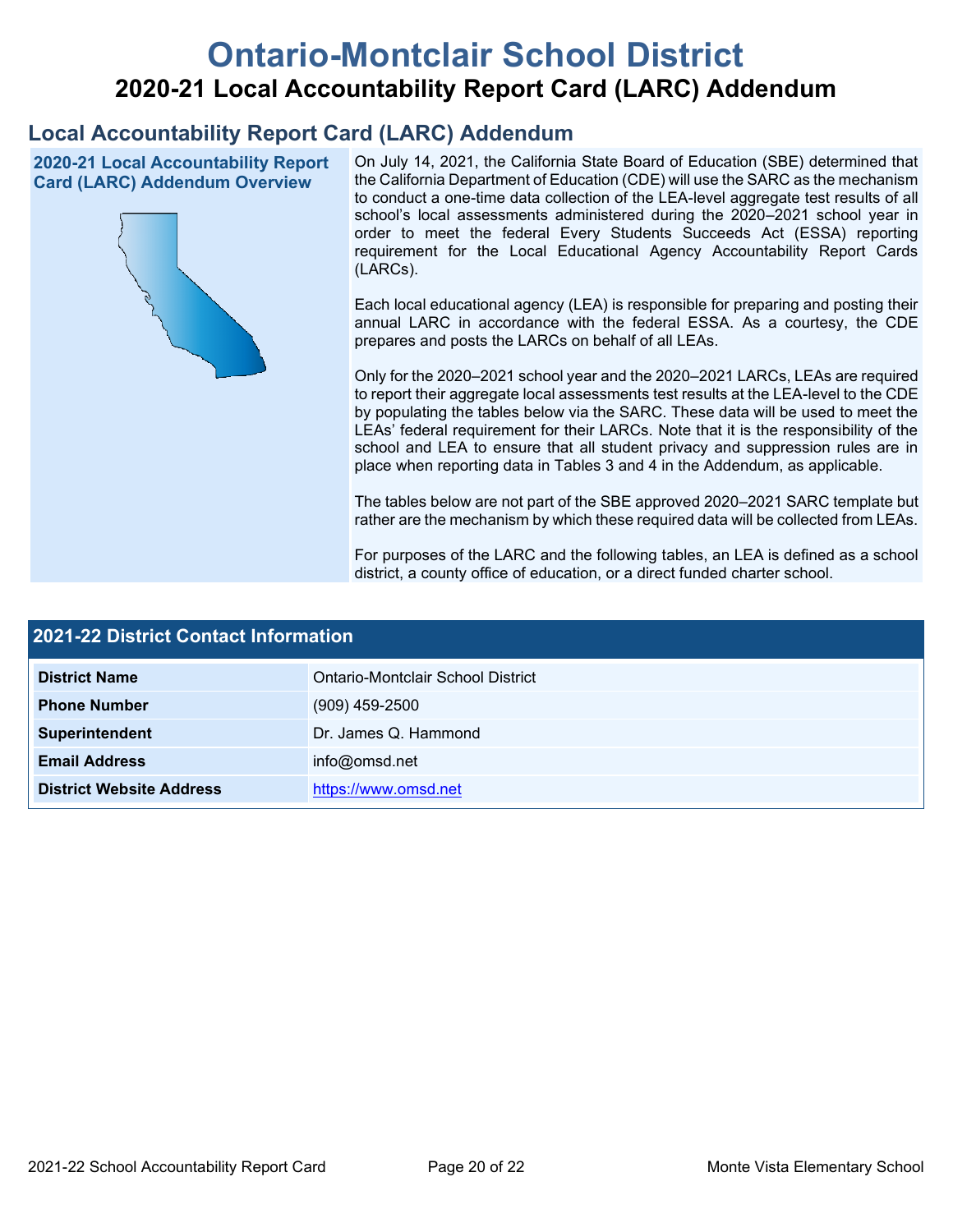### **2020-21 CAASPP Test Results in ELA by Student Group**

This table displays CAASPP test results in ELA by student group for students grades three through eight and grade eleven taking and completing a state-administered assessment. The CDE will populate this table for schools in cases where the school administered the CAASPP assessment. In cases where the school administered a local assessment instead of CAASPP, the CDE will populate this table with "NT" values, meaning this school did not test students using the CAASPP. See the local assessment(s) table for more information.

| <b>CAASPP</b><br><b>Student Groups</b>               | <b>CAASPP</b><br><b>Total</b><br><b>Enrollment</b> | <b>CAASPP</b><br><b>Number</b><br><b>Tested</b> | <b>CAASPP</b><br><b>Percent</b><br><b>Tested</b> | <b>CAASPP</b><br><b>Percent</b><br><b>Not Tested</b> | <b>CAASPP</b><br><b>Percent</b><br>Met or<br><b>Exceeded</b> |
|------------------------------------------------------|----------------------------------------------------|-------------------------------------------------|--------------------------------------------------|------------------------------------------------------|--------------------------------------------------------------|
| <b>All Students</b>                                  | 12994                                              | <b>NT</b>                                       | <b>NT</b>                                        | <b>NT</b>                                            | <b>NT</b>                                                    |
| <b>Female</b>                                        | 6378                                               | <b>NT</b>                                       | <b>NT</b>                                        | <b>NT</b>                                            | <b>NT</b>                                                    |
| <b>Male</b>                                          | 6616                                               | <b>NT</b>                                       | <b>NT</b>                                        | <b>NT</b>                                            | <b>NT</b>                                                    |
| American Indian or Alaska Native                     | 92                                                 | <b>NT</b>                                       | <b>NT</b>                                        | <b>NT</b>                                            | <b>NT</b>                                                    |
| <b>Asian</b>                                         | 257                                                | <b>NT</b>                                       | <b>NT</b>                                        | <b>NT</b>                                            | <b>NT</b>                                                    |
| <b>Black or African American</b>                     | 394                                                | <b>NT</b>                                       | <b>NT</b>                                        | <b>NT</b>                                            | <b>NT</b>                                                    |
| <b>Filipino</b>                                      | 81                                                 | <b>NT</b>                                       | <b>NT</b>                                        | <b>NT</b>                                            | <b>NT</b>                                                    |
| <b>Hispanic or Latino</b>                            | 11629                                              | <b>NT</b>                                       | <b>NT</b>                                        | <b>NT</b>                                            | <b>NT</b>                                                    |
| Native Hawaiian or Pacific Islander                  | 31                                                 | <b>NT</b>                                       | <b>NT</b>                                        | <b>NT</b>                                            | <b>NT</b>                                                    |
| <b>Two or More Races</b>                             | 140                                                | <b>NT</b>                                       | <b>NT</b>                                        | <b>NT</b>                                            | <b>NT</b>                                                    |
| <b>White</b>                                         | 370                                                | <b>NT</b>                                       | <b>NT</b>                                        | <b>NT</b>                                            | <b>NT</b>                                                    |
| <b>English Learners</b>                              | 2756                                               | <b>NT</b>                                       | <b>NT</b>                                        | <b>NT</b>                                            | <b>NT</b>                                                    |
| <b>Foster Youth</b>                                  | 73                                                 | <b>NT</b>                                       | <b>NT</b>                                        | <b>NT</b>                                            | <b>NT</b>                                                    |
| <b>Homeless</b>                                      | 2320                                               | <b>NT</b>                                       | <b>NT</b>                                        | <b>NT</b>                                            | <b>NT</b>                                                    |
| <b>Military</b>                                      | $\mathbf 0$                                        | $\mathbf 0$                                     | $\mathbf 0$                                      | $\mathbf 0$                                          | 0                                                            |
| <b>Socioeconomically Disadvantaged</b>               | 11552                                              | <b>NT</b>                                       | <b>NT</b>                                        | <b>NT</b>                                            | <b>NT</b>                                                    |
| <b>Students Receiving Migrant Education Services</b> | $\Omega$                                           | $\mathbf 0$                                     | $\mathbf{0}$                                     | $\Omega$                                             | 0                                                            |
| <b>Students with Disabilities</b>                    | 1919                                               | <b>NT</b>                                       | <b>NT</b>                                        | <b>NT</b>                                            | <b>NT</b>                                                    |